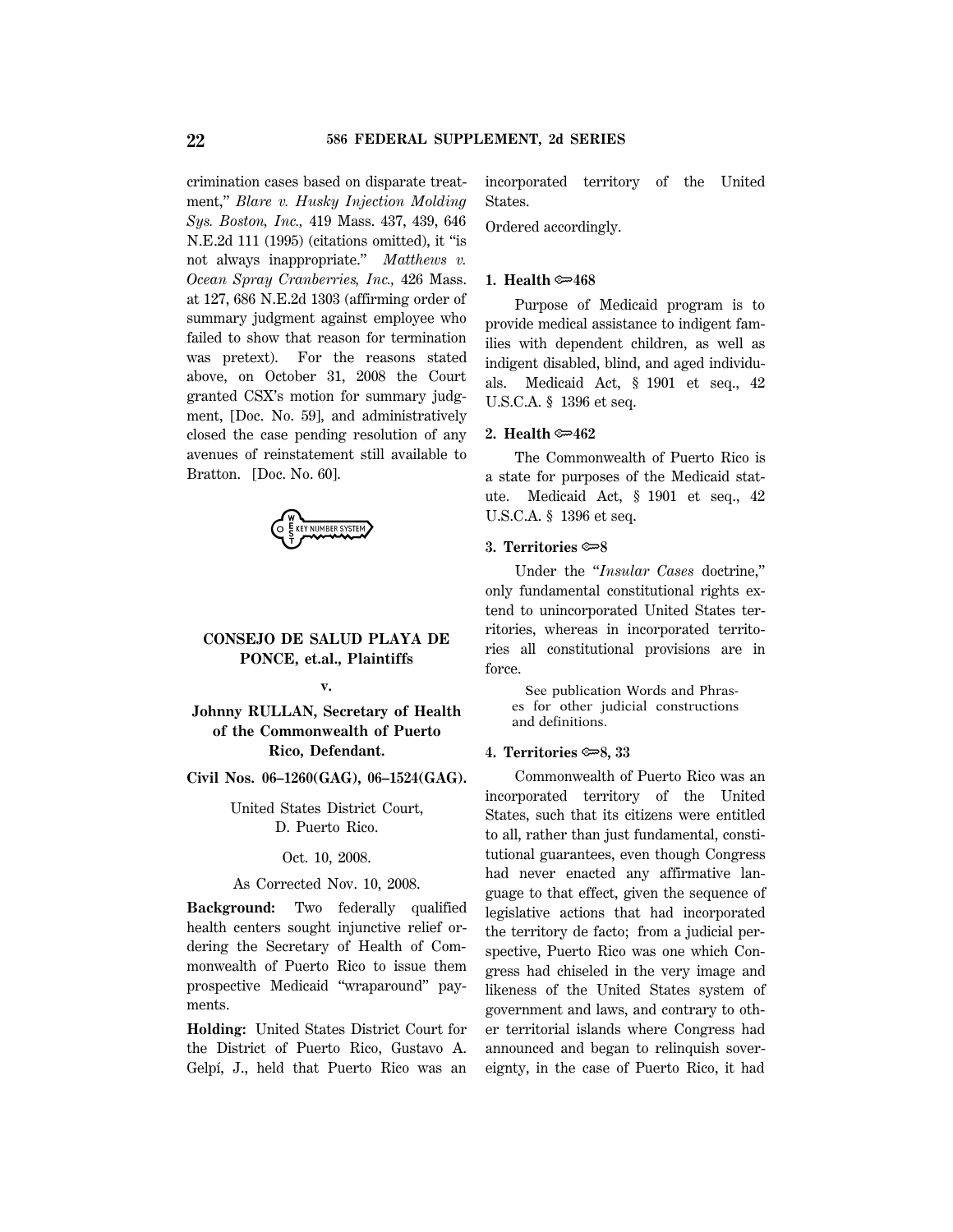done exactly the contrary in exponentially increasing constitutional terms.

Agustin Diaz–Garcia, Ponce, PR, Ignacio Fernandez–De–Lahongr, Fernandez & Alcaraz, PSC, San Juan, PR, PHV James L. Feldesman, PHV Robert A. Graham, Feldesman, Tucker, Leifer, Fidell LLP, Washington, DC, for Plaintiffs.

Arlene R. Perez–Borrero, Eduardo A. Vera–Ramirez, Luis A. Rodriguez–Munoz, Landron & Vera LLP, Guaynabo, PR, Luis F. Zayas–Marxuach, Almeida & Davila, P.S.C., Francisco A. Ojeda–Diez, P.R. Department of Justice–Federal Litigation, Patricia Lorenzi, Delgado & Fernandez, San Juan, PR, for Defendant.

#### *OPINION AND ORDER*

### GUSTAVO A. GELPI, District Judge.

In this case the plaintiffs, three federally qualified health centers, seek injunctive relief from the Court ordering the Secretary of Health of the Commonwealth of Puerto Rico to issue to them prospective Medicaid ''wraparound'' payments, pursuant to 42 U.S.C. § 1396a(bb)(5). *See Plaintiffs' Motion in Compliance* ... and Renewed Mo*tion for Preliminary Injunction* (Docket No. 127); *see also Consejo de Salud Playa Ponce v. P*´*erez Perdomo,* 556 F.Supp.2d 76 (D.P.R.2008) (*Opinion and Order of June 4, 2008 denying defendant's motion for summary judgment* (Docket No. 99)).

The Secretary of Health, represented by the Attorney General of the Commonwealth, nonetheless contends that the Medicaid ''wraparound'' statute, as applied to Puerto Rico, is unenforceable. He ar-

**1.** The court notes that the two consolidated cases at hand are presently not the only ''wraparound'' payment litigation cases in this district where these same constitutional issues

gues that the statutory provision violates the Constitution's Spending Clause, U.S. Const. Art. I § 8, cl. 1, insofar as the numerous amendments to the Medicaid statute have significantly altered the way the program works. At the time the Commonwealth elected to participate in the Medicaid program it could not have foreseen the devastating economic consequences resulting from statutory directives it is now unable to comply with. *See Defendant's Opposition to Plaintiffs' Motion for Renewed Preliminary Injunction* (Docket No. 133) at 24–26.

The Secretary further argues that Puerto Rico cannot be treated by Congress in a manner disparate to the States. Following the passage by Congress of Law 600 in 1950, and subsequently Law 447 in 1952, Puerto Rico enacted its own Constitution, thus obtaining the degree of autonomy and independence normally associated with the States of the Union. Consequently, Supreme Court jurisprudence treating Puerto Rico disparately from States premised on the *Insular Cases* doctrine is anachronistic and, thus, no longer applicable. *Id.* at 26–28.

The court certified these constitutional challenges to the Attorney General of the United States, noting that the federal government's position would be essential to the court's ruling.**<sup>1</sup>** *See* 28 U.S.C. § 2403; Fed.R.Civ.P. 51(b). The court also afforded the parties time to further address these issues which are clearly dispositive of the merits of the injunctive relief sought. *See Orders* of October 2, 2008 (Docket Nos. 135 and 136). The Attorney General duly responded to the Court's cer-

have been raised. *See also Atlantic Medical Center, Inc. v. Commonwealth of Puerto Rico,* 06–1291(GAG) (Docket No. 398 at 24–27).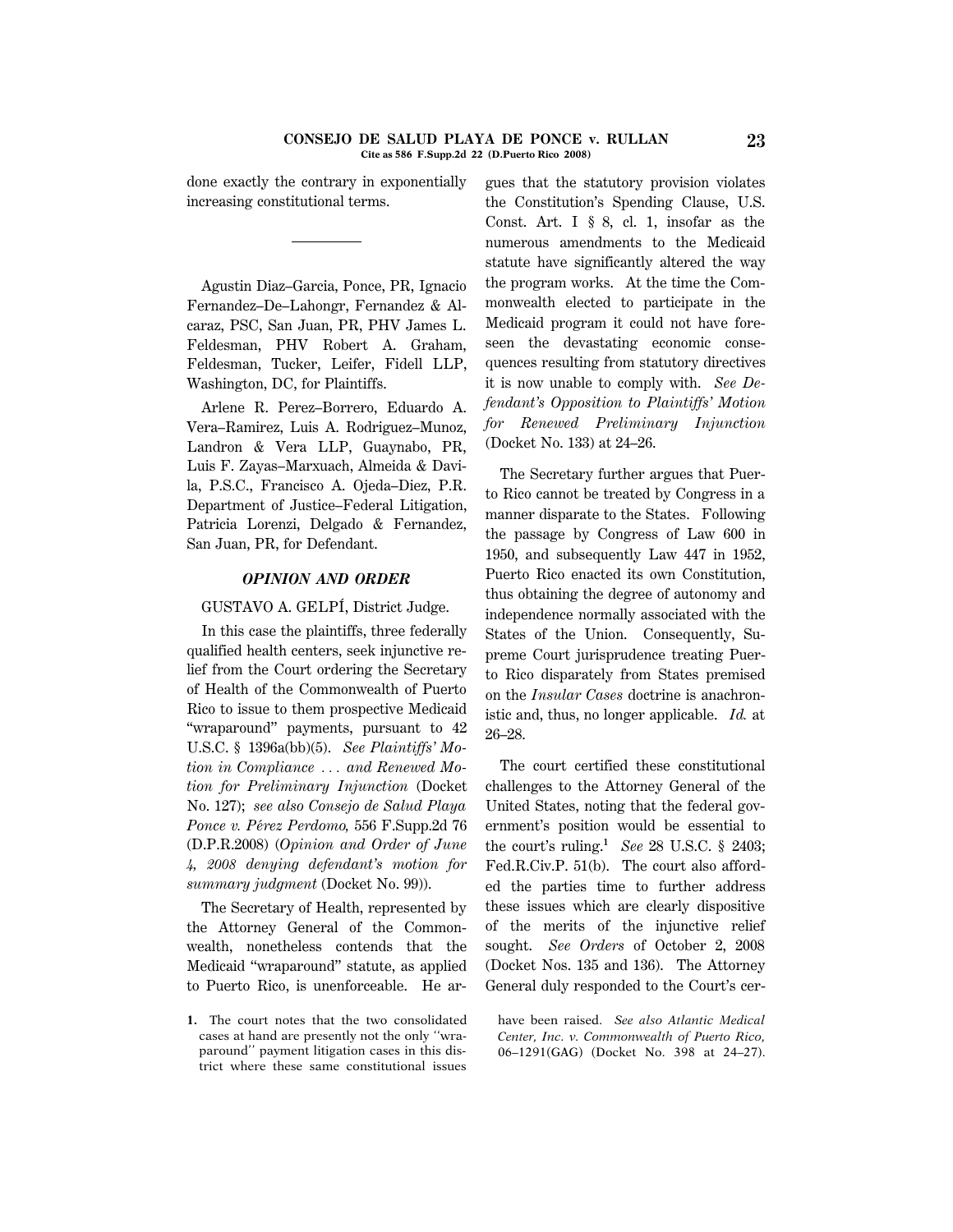tification order (Docket No. 144), as did the plaintiffs (Docket No. 148).**<sup>2</sup>**

Before addressing plaintiffs' contentions, however, it is essential to first provide some background on the Medicaid ''wraparound'' statute as it pertains to Puerto Rico.

# **I.** *The Medicaid Wraparound Statute and its Applicability to Puerto Rico*

**[1, 2]** The Medicaid program, 42 U.S.C. § 1396 *et. seq.,* begun in 1965, is jointly supported with federal and state funds and directly administered by state governments. Its purpose is to provide medical assistance to indigent families with dependent children, as well as indigent disabled, blind, and aged individuals. *Rio Grande Community Health Center, Inc. v. Rullán*, 397 F.3d 56, 61 (1st Cir.2005). The Commonwealth of Puerto Rico is a "state" for purposes of the Medicaid statute, 42 U.S.C. § 1301; *Rio Grande,* 397 F.3d at 61.

A state need not participate in the Medicaid program. However, once it opts to do so, it must comply with all federal requirements. The Commonwealth of Puerto Rico opted to participate in the Medicaid program. *Id.* at 61–62.

One requirement of the Medicaid program, relevant here, is that participating jurisdictions must provide federally-quali-

**2.** The Attorney General does not address the merits of the constitutional arguments. Rather, he posits that the Commonwealth Secretary's challenge has been improperly raised, given that in the summary judgment context he did not present any constitutional arguments. This is correct. However, the arguments raised by the Secretary in his summary judgment motion focused on whether the Commonwealth as a matter of fact was in compliance with the federal statute at issue. Now the plaintiffs have moved for preliminary injunctive relief and the Commonwealth, fied health center services. 42 U.S.C. §§ 1396a(a)(10)(A); 1396d(a)(2)(C); *Rio Grande,* 397 F.3d at 61. Plaintiffs here are ''federally-qualified health centers'' (''FQHCs'') operating in Puerto Rico, which receive grants under Section 330 of the Public Health Service Act and serve medically underserved areas. 42 U.S.C. § 254b.

Federal law regulates how FQHCs receive payment of services provided to Medicaid patients. *R*´*ıo Grande,* 397 F.3d at 61. Effective January 1, 2001, Congress established a new payment system known as the ''Prospective Payment System" ("PPS"). 42 U.S.C. § 1396a(bb)(2)-(3); *R*´*ıo Grande,* 397 F.3d at 61. Applying a mathematical formula set by the statute, each participating jurisdiction was initially required to make a baseline calculation for Medicaid reimbursement to FQHCs. The initial calculation was to take into account FQHC data from 1999, 2000 and 2001. Each subsequent year each jurisdiction has to prospectively revise its data for that particular year's FQHC Medicaid reimbursements. *Id.* at 61–62.

In Puerto Rico, as in some other jurisdictions, FQHC reimbursement is greatly complicated. This is so because the Commonwealth employs a managed care approach for the operations of its Medicaid system. *Id.* at 62. The Commonwealth contracts with managed care organizations (MCOs) to arrange for providing medical

in turn, has raised the constitutional arguments as a defense. This is certainly not improper given that the Court must now consider evidence as to each of the four requisites necessary for an injunction to issue, to wit, (i) plaintiffs' likelihood of success on the merits, (ii) the potential of irreparable harm to plaintiffs, (iii) the effect of an injunction to defendant, and, (iv) the effect of an injunction to the public. *See Boston Duck Tours LP v. Super Duck Tours, LLC,* 531 F.3d 1, 11 (1st Cir.2008).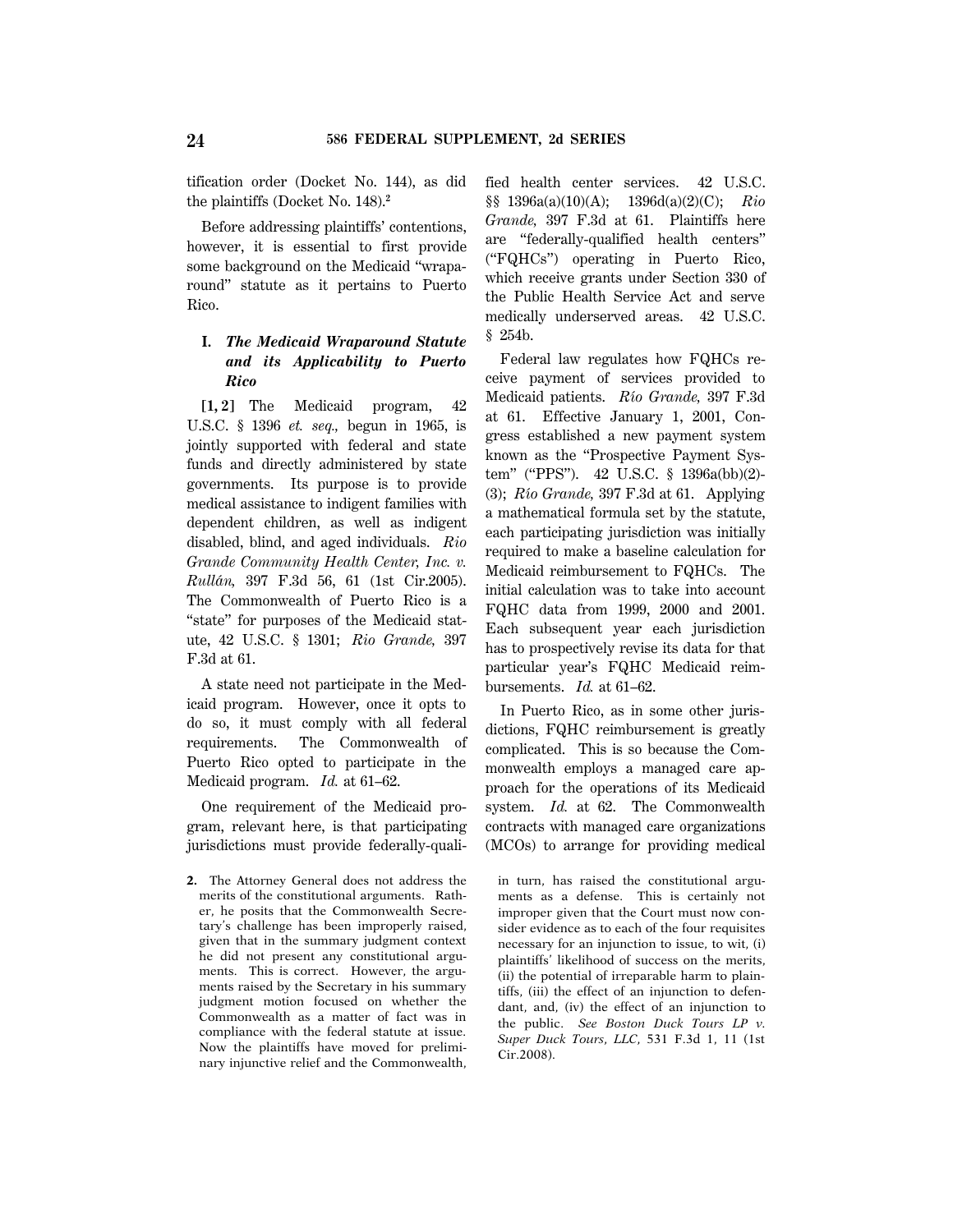#### **CONSEJO DE SALUD PLAYA DE PONCE v. RULLAN 25 Cite as 586 F.Supp.2d 22 (D.Puerto Rico 2008)**

services to Medicaid patients. *Id.* It then pays a monthly fee to each MCO. However, if a MCO does not own hospitals or clinics it must subcontract with FQHCs in order to provide Medicaid services. *Id.*

The underlying problem leading to the filing of this action arises in the following manner. When the MCO contract with a FQHC gives the FQHC less compensation than it is supposed to receive under the PPS system, the jurisdiction must make a supplemental "wraparound" payment to the FQHC. This ''wraparound'' payment will make up for the difference the FQHC is owed. 42 U.S.C. § 1396a(bb)(5); *R*´*ıo Grande,* 397 F.3d at 62, 74.

Contrary to the States, Puerto Rico receives but a fraction of Medicaid monies from the federal government. *See* 42 U.S.C. § 1308 (setting a cap on the amount of Medicaid funds U.S. territories receive in a fiscal year); *Consejo de Salud Integral De Loiza, Inc. v. U.S. Department of Health and Human Services,* 538 F.Supp.2d 139, 141 (D.D.C.2008). Notwithstanding, the Commonwealth is required by federal law to comply with the statutory wraparound scheme just as if it were a state. The result is that in the case of Puerto Rico's ''wraparound'' payment obligations, substantial amounts of Medicaid monies granted to the States by the federal government are unavailable. These extra sums, in the millions of dollars, must then necessarily come from the Commonwealth fisc. For example, in a state, Medicaid matching occurs on a fiftyfifty (50–50) basis. In Puerto Rico it is on a twelve-eighty eight (12–88) basis, the Commonwealth having to provide the un-

**3.** The First Circuit has assumed that the Spending Clause applies to Puerto Rico. *See Nieves–Márques v. Puerto Rico, 353 F.3d 108,* 128 (1st Cir.2003). This case, however, did not squarely involve the issue of whether the clause extended to Puerto Rico. Rather, it evenly greater amount. *Concilio de Salud Integral de Loiza v. P*´*erez Perdomo,* 479 F.Supp.2d 247, 250 (D.P.R.2007).

# **II.** *Overview of the Constitutional Issues Presented*

The unequal and discriminatory fiscal treatment given to Puerto Rico by the Medicaid wraparound scheme is conspicuous and egregious. More so, it is not an isolated incident of the federal government disparately treating Puerto Rico and the nearly four million United States citizens living in or moving to this territory, insofar health and welfare benefits are concerned. *See, e.g.,* Supplemental Security Income Program of the Social Security Act, 42 U.S.C. § 1381 *et. seq.* (only applicable to United States citizens residing in the fifty states and the District of Columbia); Aid to Families with Dependent Children Program, 42 U.S.C. § 601 *et. seq.* (providing lower level of aid to families with dependent children reimbursement to Puerto Rico).

**[3]** Under the *Insular Cases* doctrine, only fundamental constitutional rights extend to unincorporated United States territories, whereas in incorporated territories all constitutional provisions are in force. *Balzac v. Puerto Rico,* 258 U.S. 298, 42 S.Ct. 343, 66 L.Ed. 627 (1922). In *Balzac,* the Court determined that Puerto Rico was an unincorporated territory. Thus, in order for the Spending Clause protections to apply to Puerto Rico, Congress must have subsequently incorporated the territory. Otherwise, the Clause would not apply because it is not the source of any fundamental rights.**<sup>3</sup>** *See De*

involved a claim by the plaintiffs that the Commonwealth, by accepting federal educational funding, had waived its Eleventh Amendment immunity, and thus, could be sued under the Individuals with Disabilities Education Act (IDEA) in federal court. The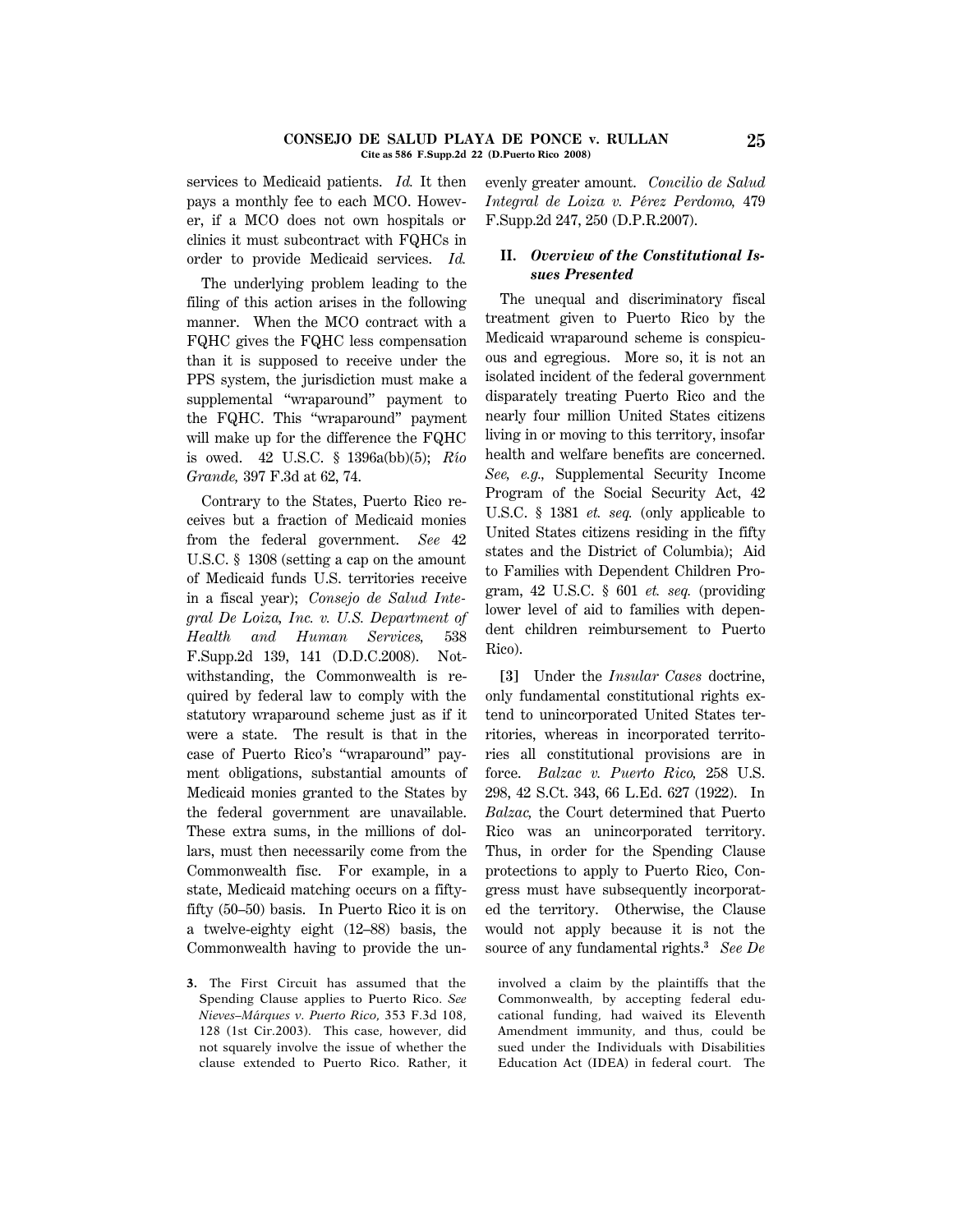*Lima v. Bidwell,* 182 U.S. 1, 21 S.Ct. 743, 45 L.Ed. 1041 (1900) (holding that Article I, § 8 cl. 1 of the Constitution did not apply to Puerto Rico).**<sup>4</sup>**

In an unincorporated United States territory Congress can also discriminate against the territory and its citizens so long as there exists a rational basis for such disparate treatment. *Califano v. Torres,* 435 U.S. 1, 98 S.Ct. 906, 55 L.Ed.2d 65 (1984); *Harris v. Rosario,* 446 U.S. 651, 100 S.Ct. 1929, 64 L.Ed.2d 587 (1980). Contrariwise, in an incorporated territory, just as in a state, heightened constitutional scrutiny will apply.

The Court's analysis of the issues presented, thus, must necessarily commence by determining whether Puerto Rico remains an unincorporated territory, or if Congress, on the other hand, post-*Balzac,* incorporated the territory.

# **III.** *At Present, Does the United States Constitution Extend Fully to Puerto Rico?*

This case resuscitates the paramount issue of the relationship of Puerto Rico, and the nearly four million United States citizens who reside therein, to the United States Constitution. Following one hundred ten (110) years of uninterrupted United States sovereignty over Puerto Rico, does the doctrine of territorial incorporation, established in the early twentieth century by judicial fiat in the *Insular Cases,* continue to permit the constitution-

**4.** *Downes* involved the Constitution's Uniformity Clause rather than the Spending Clause. However, both provisions stem from Article I, § 8 cl. 1.

ally disparate treatment of the island and its inhabitants?

At the very outset, the court must note that the issue now before it is not that of the future political status of the island. Rather, it is one involving the sacrosanct constitutional rights of United States citizens in a territory of the United States. Does the Constitution today extend in full to Puerto Rico? Or, does the Constitution still permit Congress to continue treating this United States territory, as well as its citizens, disparately from stateside jurisdictions and United States citizens therein? **<sup>5</sup>**

# *(i) The Insular Cases in Puerto Rico's Unique Historical Perspective*

In 1898 the American Nation extended from the Atlantic to Pacific Oceans. In the aftermath of the Spanish–American War the United States expanded overseas both east and westward. Upon the signing of the Treaty of Paris the United States acquired from Spain the territories of Guam and the Philippines in the Pacific, and Puerto Rico in the Atlantic. *Treaty of Peace,* December 10, 1898, U.S.—Spain, 30 Stat. 1754. Article IX of the Treaty provided that ''the civil rights and political conditions of the natural inhabitants of the territories hereby ceded shall be determined by Congress.'' That very same year, the United States by way of treaty also annexed the Republic of Hawaii as a territory. *See* Joint Resolution to Provide for Annexing the Hawaiian Island to the

court, in finding for the plaintiff, noted that ''Congress may attach conditions to the receipt of federal funds pursuant to its Spending Clause power.''

**<sup>5.</sup>** The nearly four million (4,000,000) United States citizens residing in Puerto Rico are comprised of (i) persons born in the island, who are natural born U.S. citizens by birth, (ii) U.S. citizens born in the States who have moved to the island, as well as (iii) naturalized U.S. citizens now living on the island. Throughout this opinion these U.S. citizens will be collectively referred to as ''Puerto Ricans''.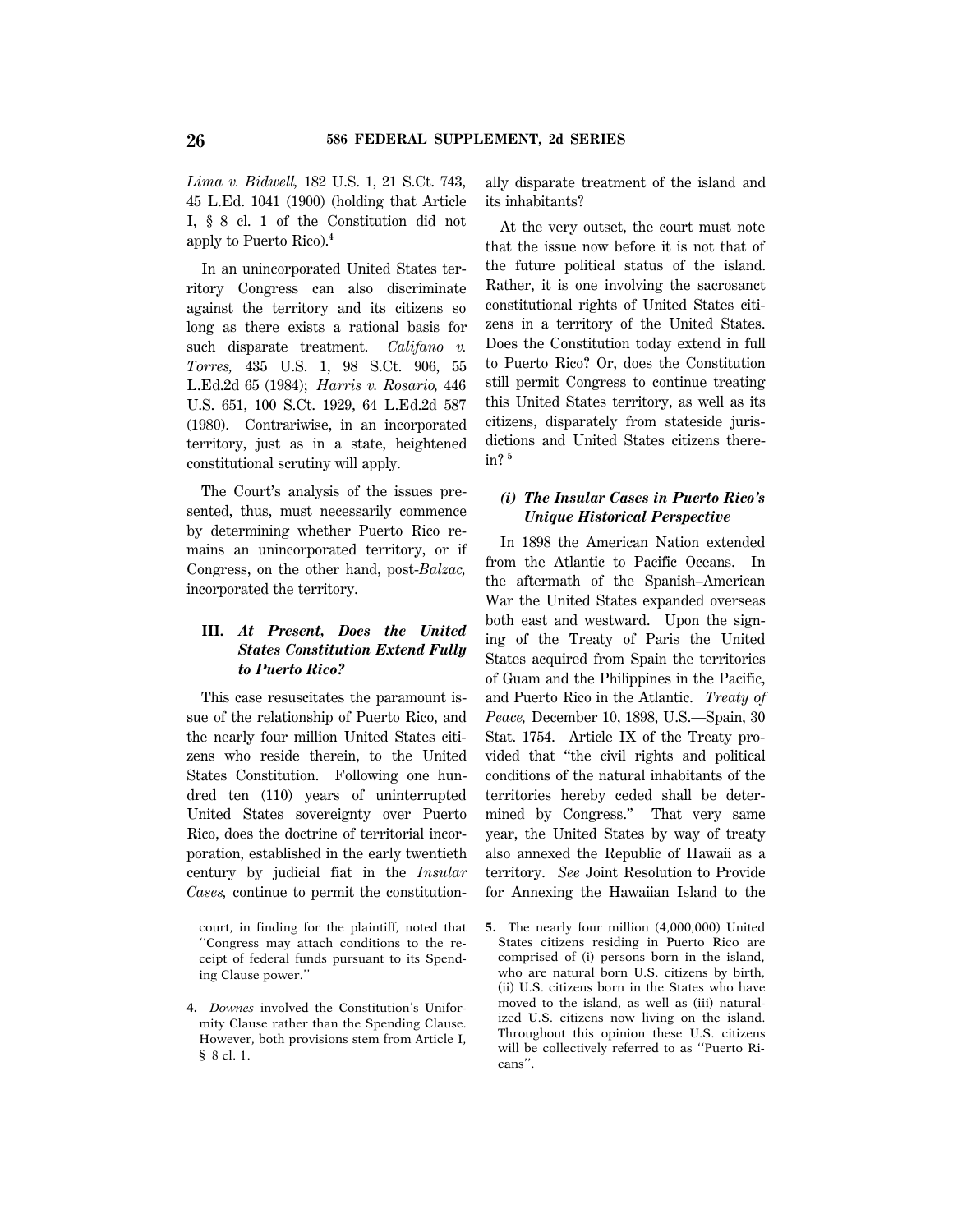United States, Res. No. 55, 55th Cong., 30 Stat. 750 (1989).

From 1901–1905, the Supreme Court in a series of opinions known as the *Insular Cases* held that the Constitution extended *ex propio vigore* to the territories. *Boumediene v. Bush, —* U.S. —–, 128 S.Ct. 2229, 2254, 171 L.Ed.2d 41 (2008) (citing *De Lima v. Bidwell,* 182 U.S. 1, 21 S.Ct. 743, 45 L.Ed. 1041 (1901); *Dooley v. United States,* 182 U.S. 222, 21 S.Ct. 762, 45 L.Ed. 1074 (1901); *Armstrong v. United States,* 182 U.S. 243, 21 S.Ct. 827, 45 L.Ed. 1086 (1901); *Downes v. Bidwell,* 182 U.S. 244, 21 S.Ct. 770, 45 L.Ed. 1088 (1901); *Hawaii v. Mankichi,* 190 U.S. 197, 23 S.Ct. 787, 47 L.Ed. 1016 (1903); *Dorr v. United States* 195 U.S. 138, 24 S.Ct. 808, 49 L.Ed. 128 (1904)).**<sup>6</sup>** However, the Court in these cases also established the doctrine of territorial incorporation. *Id.* Under the same, the Constitution only applied fully in incorporated territories such as Alaska and Hawaii,**<sup>7</sup>** whereas it only applied partially in the new unincorporated territories of Puerto Rico, Guam and the Philippines. For example, in *De Lima, Armstrong, Downes*, and *Dooley,* the Court determined that the Uniformity Clause, U.S.

- **6.** *See also Goetze v. United States,* 182 U.S. 221, 21 S.Ct. 742, 45 L.Ed. 1065 (1901); *Huss v. New York and Puerto Rico S.S. Co.,* 182 U.S. 392, 21 S.Ct. 827, 45 L.Ed. 1146 (1901); *Rassmussen v. United States,* 197 U.S. 516, 25 S.Ct. 514, 49 L.Ed. 862 (1905).
- **7.** *See Rassmussen* and *Mankichi,* respectively.
- **8.** Up to the time the Supreme Court decided the *Insular Cases,* the doctrine of territorial incorporation had only been the subject of debate in Harvard Law School's academic circles. *See* Simeon E. Baldwin, *The Constitutional Questions Incident to the Acquisition of Government by the United States of Island Territories,* 12 Harv. L.Rev. 393 (1899); C.C. Langdell, *The Status of Our New Territories,* 12 Harv. L.Rev. 365 (1899); Abbott Lawrence Lowell, *The Status of Our New Possessions: A Third View,* 13 Harv. L.Rev. 155 (1899);

Const. Art. I § 8 cl. 1, which provides that ''all Duties, Imposts and Excises shall be uniform throughout the United States'', did not apply to Puerto Rico. The Court's *ratio decidendi* for this then-novel judicial distinction,**<sup>8</sup>** was illustrated in *Downes*:

It is obvious that in the annexation of outlying and distant possessions *grave questions will arise from differences of race, habits, laws and customs of the people,* and from differences of soil, climate and production, which may require action on the part of Congress that would be quite unnecessary in the annexation of contiguous territory inhabited only by people of the same race or by scattered bodies of native Indians.

182 U.S. at 282, 21 S.Ct. 770 (emphasis added). The *Downes* opinion ''evidences the racism and Filipinophobia of the times''. Juan R. Torruella, *The Insular Cases: The Establishment of a Regime of Political Apartheid,* 29 U. Pa. J. Int'l. L. 307 (2007).

Following Spain's cession of the territories, a major insurrection broke out in the Philippines, lasting from 1899–1902. Over

James B. Thayer, *Our New Possessions,* 12 Harv. L.Rev. 464 (1899); Carman F. Randolph, *Constitutional Aspects of Annexation,* 12 Harv. L.Rev. 291 (1890). Baldwin, a Yale Law professor and co-founder of the American Bar Association, for example, was of the opinion that it would perhaps be unwise ''to give to the half-civilized Moros of the Philippines, or the ignorant and lawless brigands that infest Puerto Rico the benefits of the Constitution''. 12 Harv. L.Rev. at 401. However, he understood that once the Treaty of Paris was ratified by Congress and the new territories annexed to the United States, the Constitution *in toto* would apply to the insular possessions. *Id.* Thayer, a professor of law at Harvard, opined that ''America [should not] forget her precedence of teaching nations how to live'' and that the Constitution did not apply in the territories. 12 Harv. L.Rev. at 466.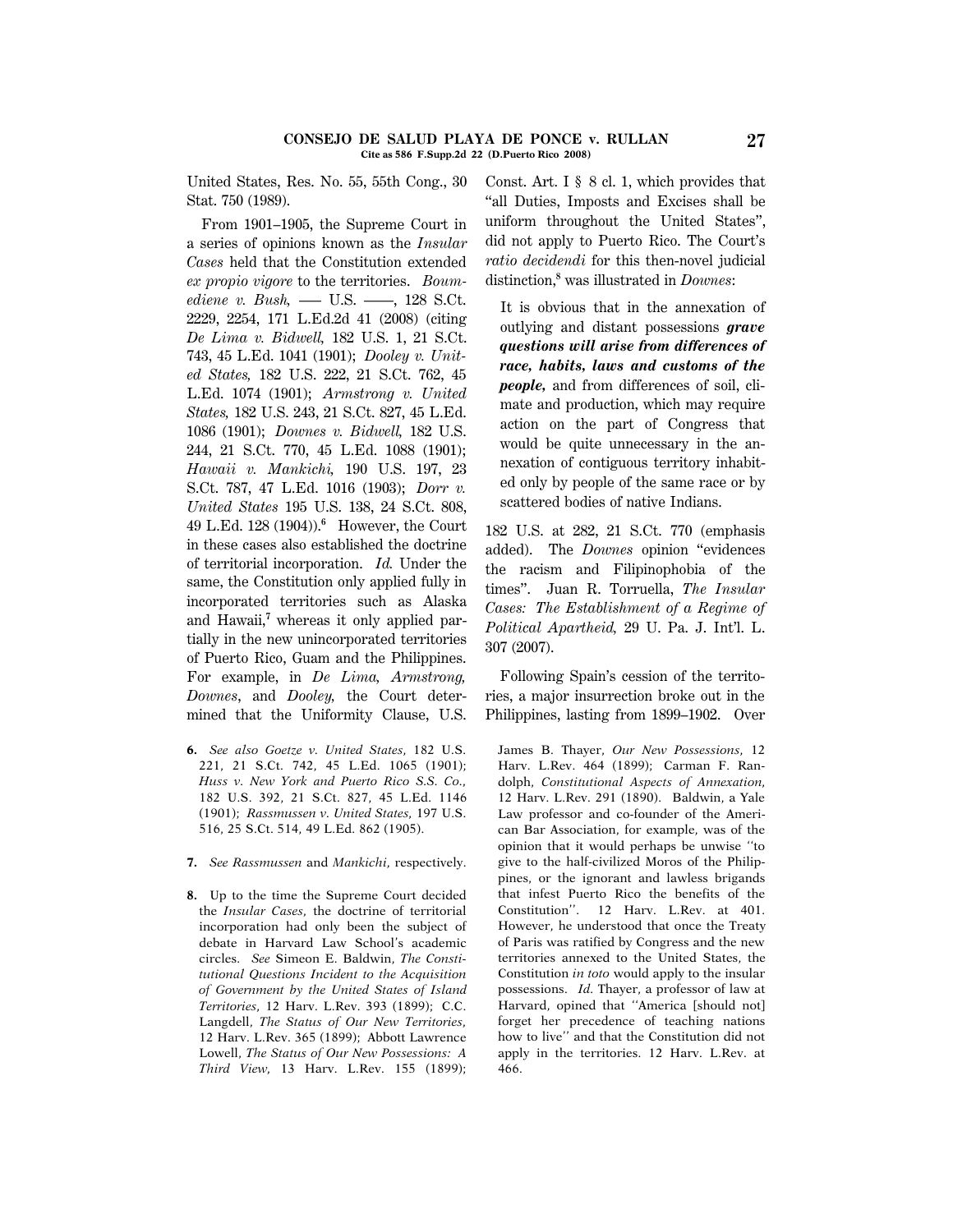four thousand American soldiers lost their lives, and nearly three thousand were wounded in the conflict. Chambers, *The Oxford Guide to American Military History* 550 (1999 Ed.). The racist sentiment of the period against the Filipinos was thus extended by the Court to all other recently acquired Spanish territories.**<sup>9</sup>** With the exception of two of its members, all justices of the Court that decided the *Insular Cases* had in 1896 also joined the Court's decision in *Plessy v. Ferguson,* 163 U.S. 537, 16 S.Ct. 1138, 41 L.Ed. 256 (1896).**<sup>10</sup>** Torruella, *supra* at 300–301.

The *Insular Cases* doctrine, as applied to Puerto Rico, made no common sense

- **9.** Among some members of the United States Congress, this racist sentiment was no secret, as evidenced by statements made while on the Floor of both Chambers. Congressman Spight of Mississippi opined that the Filipinos and Puerto Ricans, who were Asiatics, Malays, negroes and of mixed blood ''have nothing in common with us and centuries cannot assimilate them  $\ldots$  They can never be clothed with the rights of American citizenship nor their territory admitted as a State of the American Union''. 33 Cong. Rec. 2105 (1900). Senator Bate of Tennessee expressed similar sentiment as to Puerto Ricans: ''beware of those mongrels of the East, with breath of pestilence and touch of leprosy. Do not let them become part of us with their idolatry, polygamous creeds and harem habits.'' *Id.* at 3616.
- **10.** On September 12, 1901, President McKinley died, after being shot days earlier during his visit to the Exposition of Pan–American Trade in Buffalo, New York. Vice President Theodore Roosevelt succeeded him as President. Subsequently Justice Horace Gray, who had participated in deciding several *Insular Cases,* retired. For President Roosevelt, the appointment of a new justice to fill the Supreme Court vacancy was unusually important. The crucial and decisive factor for his selection of a candidate was that whoever was ultimately appointed necessarily had to be of the view that the *Insular Cases* were indeed the law of the land, and would thus, vote to uphold the same. Three historians concur that Oliver Wendell Holmes' appointment to the Court came exclusively as a result of his

and was quite contrary to the reality of the island at this time. In 1899 the Carroll Commission, appointed by President McKinley to personally study the conditions of the island, concluded that the existing governmental structure and laws of Puerto Rico need not be abrogated, superseded, revolutionized nor recast, but only reorganized or amended. *See* Henry K. Carroll, *Report on the Island of Porto Rico* 59 (1899). The Commission's Report further concluded that "[Puerto Ricans] knew pretty well what the rights and privileges of American citizenship were'' and had the capacity of self government.**<sup>11</sup>** *Id.* at 57. Consequently, the Report recom-

adherence to Roosevelt's policy regarding the *Insular Cases. See* G. Edward White, *Justice Oliver Wendell Holmes, Law and The Inner Self,* 298–301 (Oxford Univ. Press1993); Liva Baker *Justice From Beacon Hill* 346–49 (Harper Collins 1991); Sheldon M. Novick *Honorable Justice—The Life of Oliver Wendell Holmes,* 234–237 (Little, Brown & Co. 1989). Holmes joined the Court on December 8, 1902 and thereafter voted consistently and decisively in support of the *Insular Cases.*

**11.** The contrary opinion of the Supreme Court, as well as that of congressional members and legal academics, to the effect that Puerto Ricans at the time were uncivilized barbarians evidenced extreme ignorance of the island's present condition and history. At the time of Spain's cession of Puerto Rico, the residents of the island enjoyed Spanish citizenship and voting representation in the Spanish Parliament pursuant to the Spanish Constitution of 1876 and Autonomic Charter of 1897. Puerto Rico also enjoyed what was at the time a modern legal system, which included penal and criminal procedure codes, a commerce code and a civil code. The island had a judicial system, with two levels of appeal, the highest court being the Territorial *Audiencia,* established in 1831 by Royal Decree. The *Audiencia,* upon the 1898 change of sovereignty became the Puerto Rico Supreme Court. Baralt, *A History of the Federal Court in Puerto Rico: 1899–1999* 19–29, 46, 105.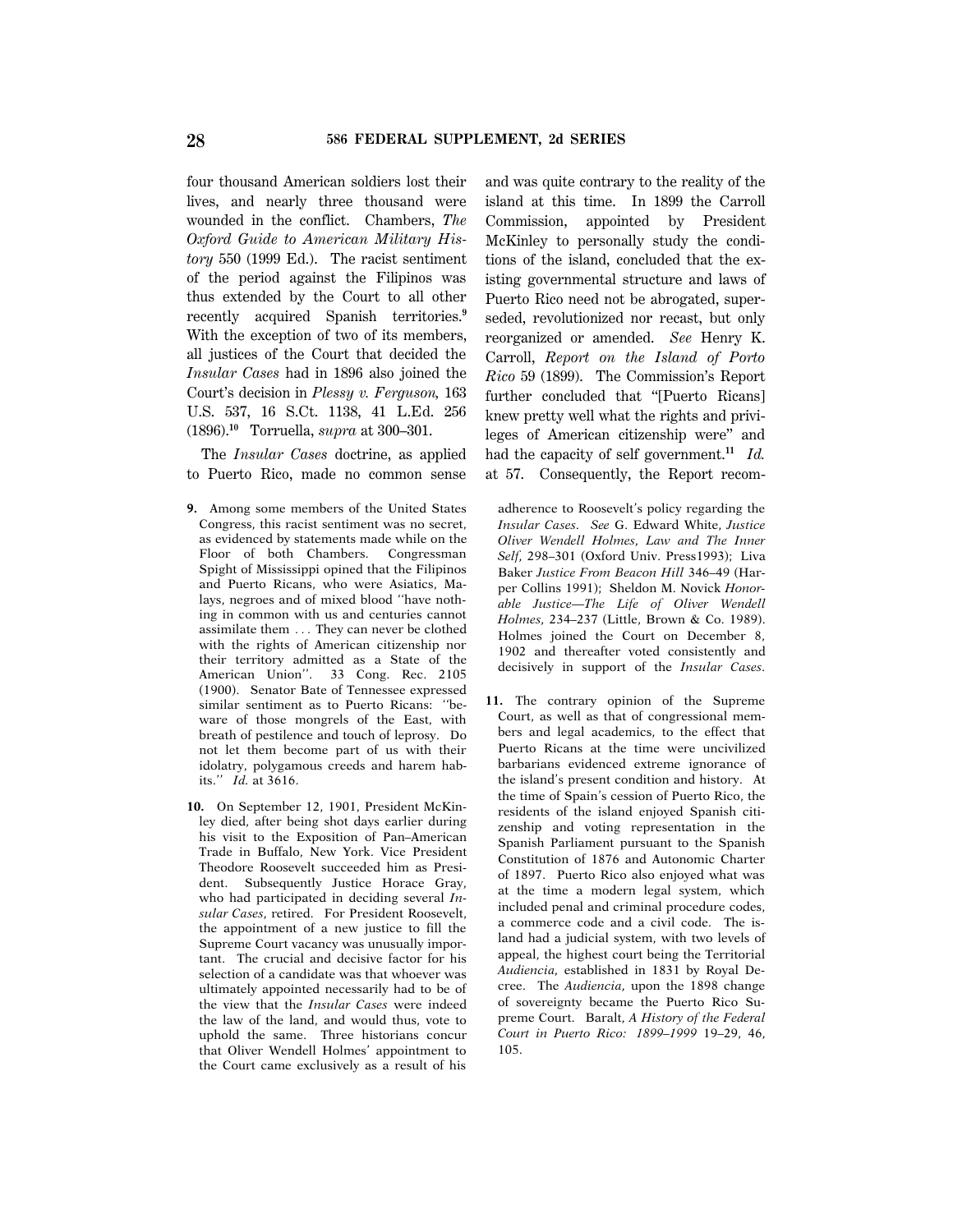#### **CONSEJO DE SALUD PLAYA DE PONCE v. RULLAN 29 Cite as 586 F.Supp.2d 22 (D.Puerto Rico 2008)**

mended that the Constitution and Laws of the United States be extended to Puerto Rico. *Id.* at 63.

The Carroll Report further recommended that Puerto Rico be provided with an organized government. *Id.* at 63–64. This indeed occurred before the Insular Cases were even decided. In 1900 Congress established a civil government for Puerto Rico which provided for an elected legislature, and a governor and supreme court appointed by the President of the Untied States. *Foraker Act,* 31 Stat. 77 (1900). In the same legislation, Congress also established a United States District Court in the island, which would serve as successor to the federal Provisional Court already established by military order in 1899. Baralt, A History of the Federal Court in Puerto Rico: 1899–1999 115 (2004). The Foraker Act also created the office of Resident Commissioner to the United States.

In 1917 Congress granted Puerto Ricans United States citizenship. It also provided for an enhanced, bi-cameral legislature, extended the jurisdiction and powers of the federal district court to include, among other matters, the naturalization of aliens in Puerto Rico, and provided a Bill of Rights. All statutory laws of the United States, unless otherwise provided, would have the same force and effect in Puerto Rico as in the United States. The District of Puerto Rico also became part of the First Circuit. *Jones Act,* 39 Stat. 951 (1917) (codified as 48 U.S.C. § 737); **<sup>12</sup>** *see also* Baralt, *supra* at 219–224. Notwithstanding the granting of United States citizenship to persons born in Puerto Rico, and the presence of a federal court, the Supreme Court subsequently held that the island remained an unincorporated territory. *Balzac v. Porto Rico,* 258 U.S. 298, 42

**12.** The citizenship provision of the Jones Act is today codified at Section 302 of the ImmiS.Ct. 343, 66 L.Ed. 627 (1922). The Court further held that in an unincorporated territory only ''fundamental'' constitutional rights extend to the jurisdiction and its citizens. *Id.* at 312.

*Balzac* involved a criminal prosecution for libel, a misdemeanor under the Puerto Rico criminal code of the time. The defendant requested a jury trial claiming that the *Jones Act* entitled him to this Sixth Amendment guarantee. The Supreme Court of Puerto Rico denied his request, and following a trial, a judge found him guilty on two counts. On appeal to the Supreme Court his conviction was affirmed. The Court held that the granting of United States citizenship to residents of the island did not entitle a criminal defendant to full constitutional rights:

What additional rights did [the Jones Act] give then? It enabled them to move into the continental United States and becoming residents of any State there to enjoy every right of any other citizen of the United States, civil, social and political.

In Porto Rico, however, the Porto Ricans can not insist upon the right of trial by jury, except as his own representatives in his legislature shall confer it on him. The citizen of the United States living in Porto Rico can not there enjoy a right of trial by jury under the federal Constitution, any more than the Porto Rican. It is locality that is determinative of the application of the Constitution, in such matters as judicial procedure, and not the status of the people who live in it.

*Balzac,* 258 U.S. at 308–09, 42 S.Ct. 343. The Court further held that:

The jury system needs citizens trained to the exercise of the responsibilities of

gration and Naturalization Act. 8 U.S.C. § 1402.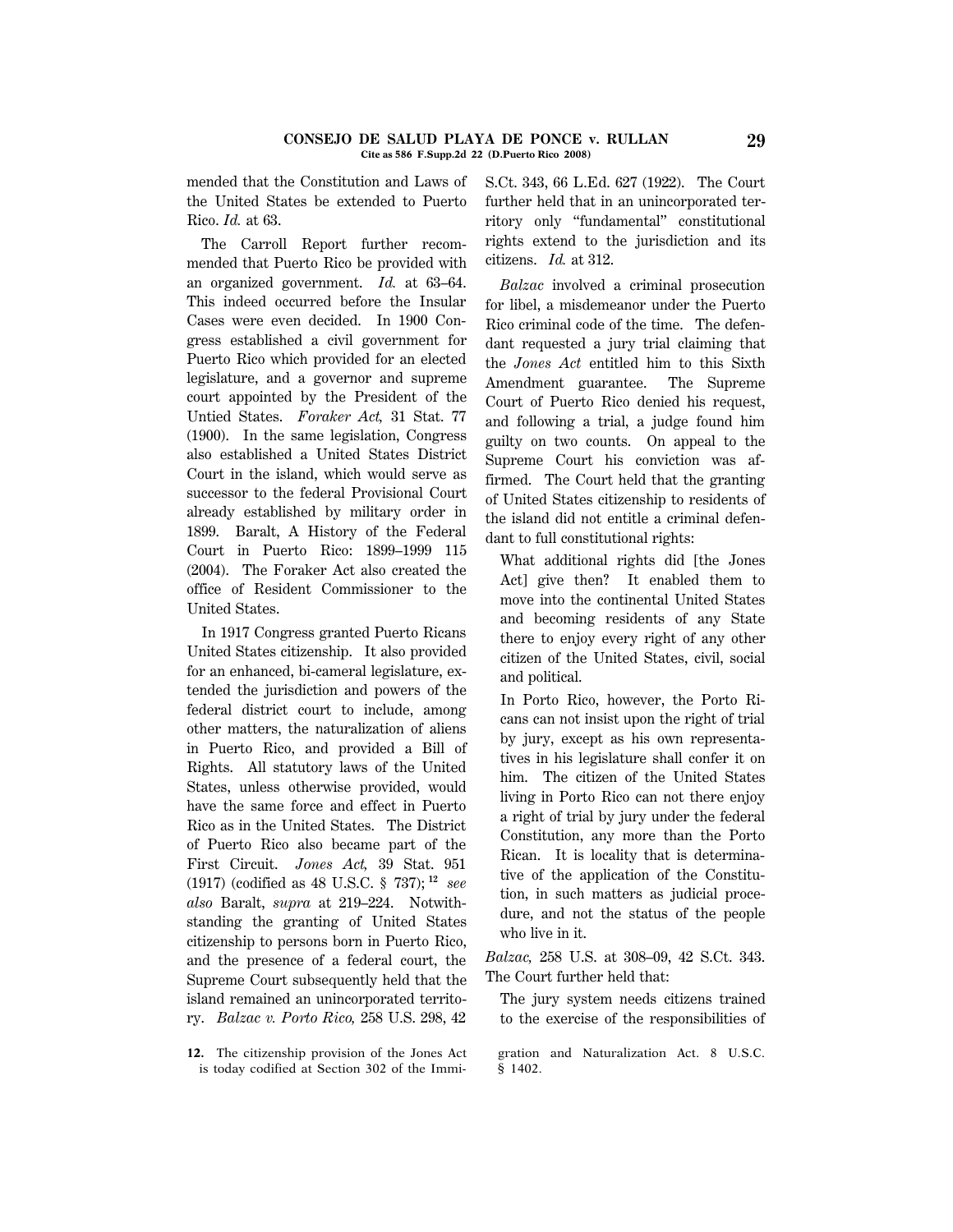jurors. In common-law countries centuries of tradition have prepared a conception of the impartial attitude jurors must assume. The jury postulates a conscious duty of participation in the machinery of justice *which it is hard for people not brought up in fundamentally popular government at once to acquire. One of its greatest benefits is in the security it gives the people that they, as jurors, actual or possible, being part of the judicial system of the country, can prevent its arbitrary use or abuse. Congress has thought that a people like the Filipinos or the Porto Ricans, trained to a complete judicial system which knows no juries, living in compact and ancient communities, with definitely formed customs and political conceptions,* should be permitted themselves to determine how far they wish to adopt this institution of Anglo–Saxon origin and when  $\ldots$  We cannot find any intention to depart from this policy in making Puerto Ricans American citizens, explained this is by the desire to put them as individuals on an exact equality with citizens from the American homeland, to secure them more certain protection against the world, and to give them an opportunity, should they desire, to move into the United States proper and then without naturalization to enjoy all political and other rights.

*Id.* at 310–11 (emphasis added). Finally, the Court concluded that the organization of a federal court in the island was not evidence that Congress intended to incorporate Puerto Rico.

- **13.** The Court described Puerto Rico as a ''*distant ocean communit[y] of a different origin and language from [that] of our continental people*.'' *Id.* at 311, 42 S.Ct. 343.
- **14.** The previous system of government established under the Spanish Regime in the 1897

''The United States District Court is not a true United States court established under Article 3 of the Constitution to administer the judicial power of the United States therein conveyed. It is created by virtue of the sovereign congressional faculty, granted under Article 4, § 3, of [the Constitution], of making all needful rules and regulations respecting the territory belonging to the United States''.

### *Id.* at 311–12.

As was the case with the original *Insular Cases,* the *Balzac* decision made no common sense and again showed extreme racism as well as ignorance of the realities of the island at the time.**13** ''[The] assertion that somehow Puerto Ricans were incapable of understanding 'the responsibilities of jurors' and 'popular government' is without any basis in the record or the facts.'' Torruella, *supra* at 326. The Court further ignored that since 1899 civil and criminal jury trials had been conducted in Puerto Rico's federal court, in which federal law was applied. *Id.* Moreover, since 1901, Puerto Rico's own criminal courts conducted jury trials in felony cases pursuant to the criminal code, now tailored after that of California. *Id.* at 327. Also, as noted earlier, by the time *Balzac* was decided, Puerto Rico had for over twenty years enjoyed an organized civil government established by Congress itself in the *Foraker* and *Jones Acts.* This government, in principle, mirrored that of the federal government and the States: a governor, a bicameral legislature, a Supreme Court, and a federal district court, as well as a representative in Congress.**<sup>14</sup>** In addition,

Autonomic Charter was in every sense as sophisticated as that under American sovereignty. The island was governed by an insular parliament, consisting of two chambers, and by a Governor–General, who would appoint his cabinet. Municipal organization was also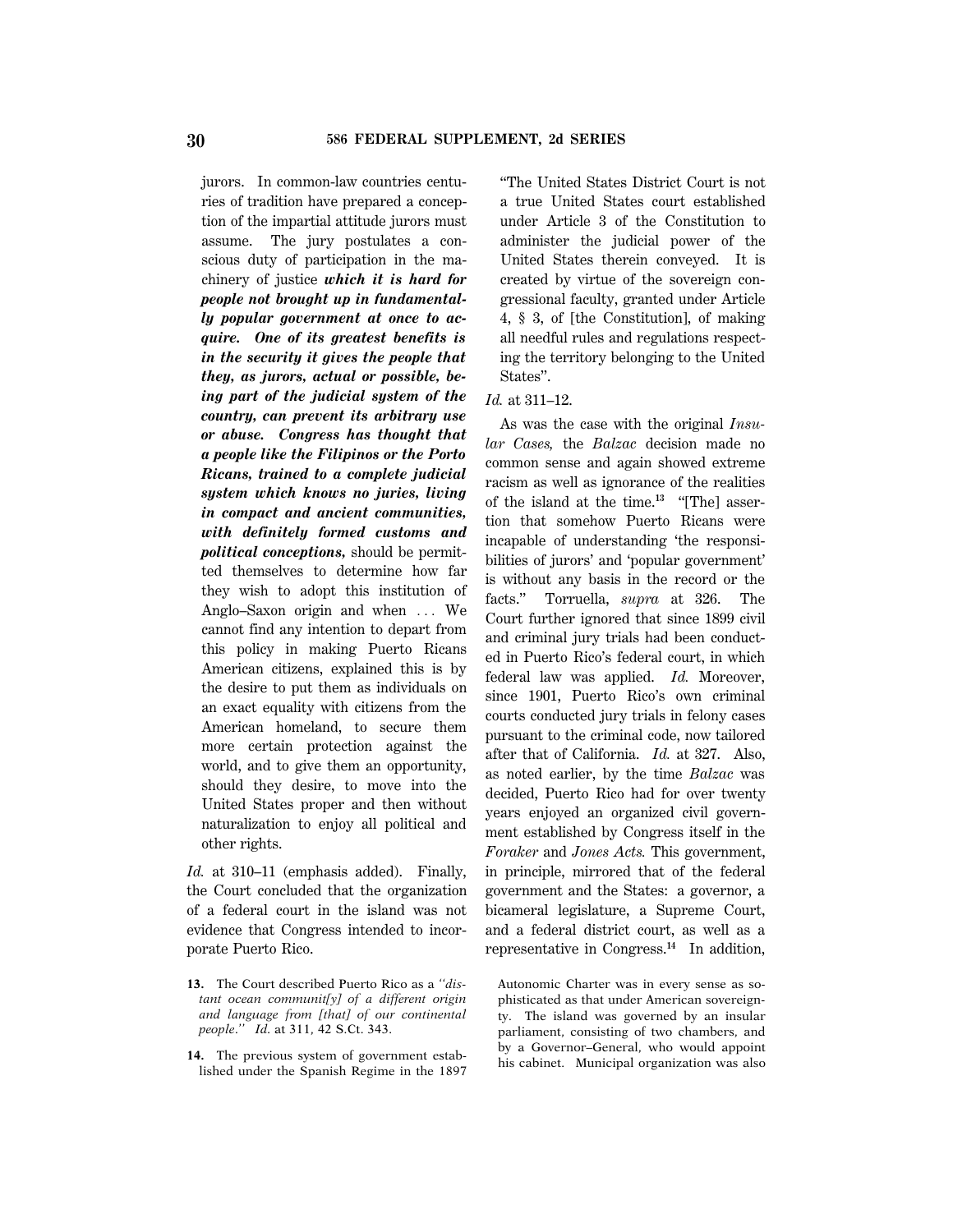#### **CONSEJO DE SALUD PLAYA DE PONCE v. RULLAN 31 Cite as 586 F.Supp.2d 22 (D.Puerto Rico 2008)**

Puerto Rico residents were now United States citizens. Most ironic, for purposes of naturalization of aliens, Section 4 of the *Jones Act* counted residency in Puerto Rico in the same manner as residence elsewhere in the United States. Any fears that Puerto Rico—a civil law jurisdiction at the time could not become incorporated to the American common law system, were totally unfounded. Louisiana, also a civil law jurisdiction, was acquired from France in 1803, and subsequently became a State of the Union in 1812, notwithstanding its civil code which remained in effect.

It was not until thirty four years later, in *Reid v. Covert,* 354 U.S. 1, 77 S.Ct. 1222, 1 L.Ed.2d 1148 (1957), when the Supreme Court again expressed itself in regards to the *Insular Cases.* This case involved spouses of American servicemen, who lived on military bases in England and Japan. Both wives, civilians, had murdered their husbands and were tried and convicted before military courts. They contended that they were entitled to indictment by grand jury and trial by jury because the provisions of the Fifth Amendment apply to American citizens tried outside of the United States. The Court agreed with the petitioners, concluding that as United States citizens they were entitled to the protections of the Bill of Rights, notwithstanding that they committed crimes in foreign soil. The Court then proceeded to distinguish *Reid* from the Insular Cases:

The "Insular Cases" can be distinguished from the present cases in that they involved the power of Congress to provide rules and regulations *to govern temporarily territories with wholly dissimilar traditions and institutions.*

354 U.S. at 14, 77 S.Ct. 1222 (emphasis added).

Two decades later, the Supreme Court began to recognize the application to Puerto Rico of several Constitutional protections contained in the Bill of Rights. In its opinions, the Court, without elaborating, relied on *Downes* and *Balzac* as precedent for the application of these constitutional rights. *See, e.g., Examining Board of Engineers, Architects and Surveyors v. Flores de Otero,* 426 U.S. 572, 600, 96 S.Ct. 2264, 49 L.Ed.2d 65 (1976) (Equal Protection); *Torres v. Puerto Rico,* 442 U.S. 465, 469, 99 S.Ct. 2425, 61 L.Ed.2d 1 (1979) (Fourth Amendment); *Posadas de Puerto Rico v. Tourism Co.,* 478 U.S. 328, 331 n. 1, 106 S.Ct. 2968, 92 L.Ed.2d 266 (1986) (First Amendment).**<sup>15</sup>** Contrariwise, in *Califano v. Torres,* 435 U.S. 1 n. 4, 98 S.Ct. 906, 55 L.Ed.2d 65 (1978) (*per curiam* ), the Court relied on *Downes* and *Balzac* to justify the outright denial of Supplemental Security Income to United States citizens who had relocated to Puerto Rico from the States. United States citizens within a United States territory could, thus, be discriminated against by the federal government so long as there existed a rational basis for such action, even though while previously living stateside they had enjoyed the now unavailable federal benefits. *Id.*

Reference to the *Insular Cases* in the above cited opinions received considerable criticism from members of the Court. In *Torres,* Justice Brennan wrote a concurring opinion, joined by Justices Stewart, Marshall, and Blackmun. In the same, he noted that the present validity of the *Insular Cases* was questionable:

**15.** *See also Trailer Marine Transport Corp. v. Rivera Vazquez,* ´ 977 F.2d 1, 7–8 (1st Cir.1992) (holding that the dormant Commerce Clause applies to Puerto Rico).

compulsory for every population group exceeding more than one thousand inhabitants. *See* P.R. Laws Ann. tit. I Historical Documents.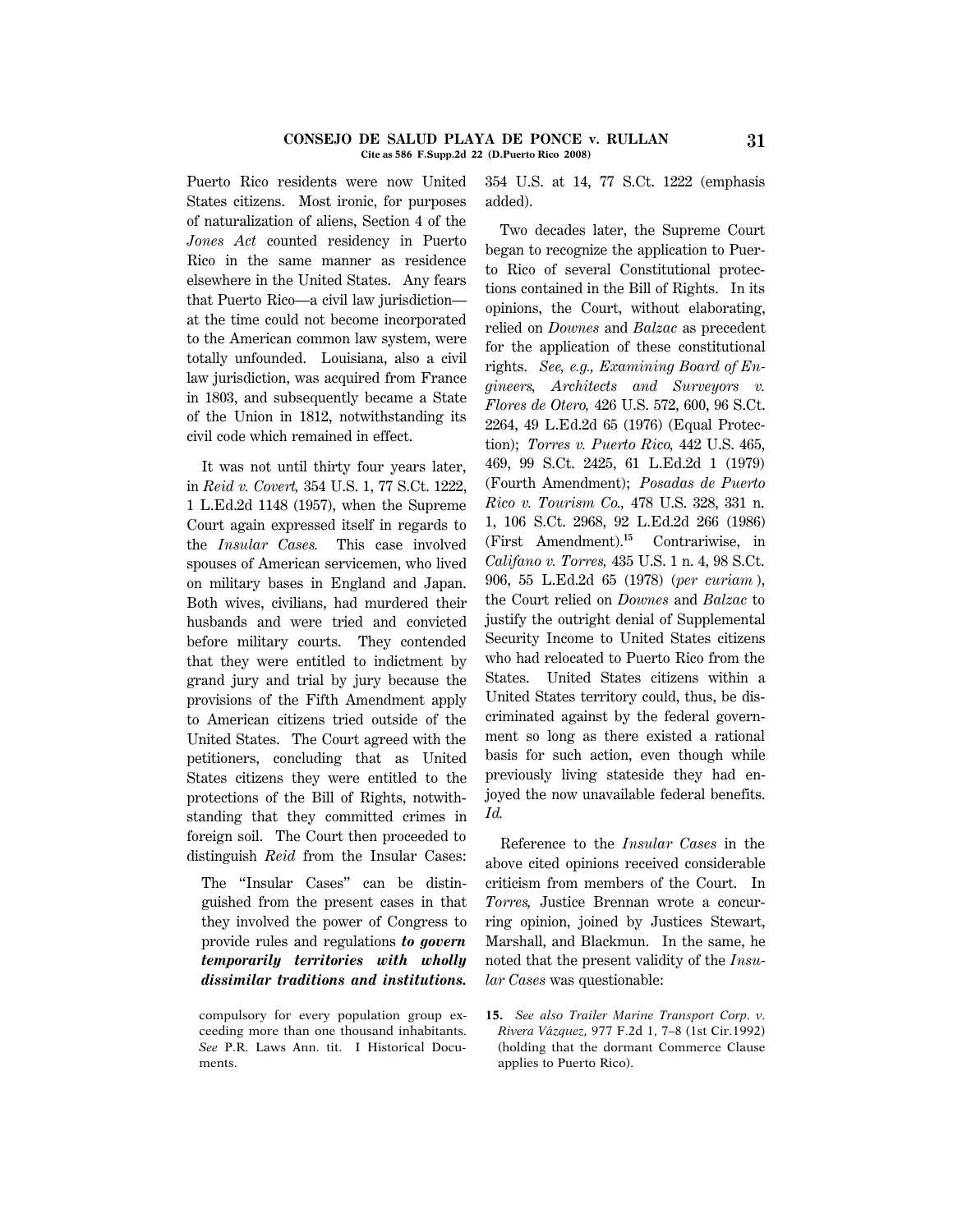Whatever the validity of [the *Insular Cases* ], in the particular historical context in which they were decided, those cases are clearly not authority for questioning the application of the Fourth Amendment—or any other provision of the Bill of Rights—to the Commonwealth of Puerto Rico in the 1970s. As Justice Black declared in *Reid v. Covert:* "neither the cases nor their reasoning" should be given any further expansion. *The concept that the Bill of Rights and other constitutional protections against arbitrary government are inoperant when they become inconvenient or when expediency dictates otherwise is a very dangerous doctrine and if allowed to flourish would destroy the benefit of a written Constitution and undermine the basis of our government''.*

442 U.S. at 475–476, 99 S.Ct. 2425 (emphasis added).

In *Harris, supra,* the Court in a succinct *per curiam* order, applied *Califano, supra,* to hold that a lower level of aid to families with dependent children to residents of Puerto Rico did not violate the Equal Protection Clause, because in U.S. territories Congress can discriminate against its citizens applying a rational basis standard.**<sup>16</sup>** Justice Marshall, likewise, issued a staunch dissent, again noting that Puerto Ricans are United States citizens and that the *Insular Cases* are indeed questionable. *Id.* at 653–54:

**16.** Applying *Harris* and *Califano,* one federal court of appeals has more recently held that United States citizens relocating to Puerto Rico and establishing residency therein lose their ability to vote in Presidential elections. Pursuant to the Overseas Citizens Absentee Voting Act., 42 U.S.C. § 1973ff–1LQ *et. seq.,* United States citizens who relocate to any foreign nation may continue to exercise their federal voting rights. Such statute, however, is inapplicable to Puerto Rico because it is not a foreign country. Congress, under *Harris*

The Court suggests today, without benefit of briefing or argument, that Congress needs only a rational basis to support less beneficial treatment for Puerto Rico, and the citizens residing there, than is provided to the States and citizens residing in the States. Heightened scrutiny under the equal protection component of the Fifth Amendment, the Court concludes, is simply unavailable to protect Puerto Rico or the citizens who reside there from discriminatory legislation, as long as Congress acts pursuant to the Territory Clause. Such a proposition surely warrants the full attention of this Court before it is made part of our constitutional jurisprudence.

The latest expression from the Supreme Court on the *Insular Cases* occurred on June 12 of this very year in *Boumediene v. Bush,* ––– U.S. ––––, 128 S.Ct. 2229, 171 L.Ed.2d 41 (2008). This case involved aliens detained as enemy combatants at the United States Naval Station in Guantanamo Bay, Cuba, who petitioned for writs of *habeas corpus.* Guantanamo Bay is not formally part of the United States, and under the terms of the 1903 lease between the United States and Cuba, the latter nation retained ultimate sovereignty over the territory, while the former nation exercises complete jurisdiction and control. *Id.* at 2251–52. Based on the federal control over the Cuban property, the Court applied the *Insular Cases* to hold that the

and *Califano* ''may treat Puerto Rico differently from States so long as there is a rational basis for its actions'' and ''every federal program does not have to be extended to it.'' *Romeu v. Cohen,* 265 F.3d 118, 124 (2nd Cir.2001). Accordingly, a United States citizen who moves from New York to Irak or Cuba, for example, may continue to vote in Presidential elections. That same citizen moves to Puerto Rico and loses his right to vote.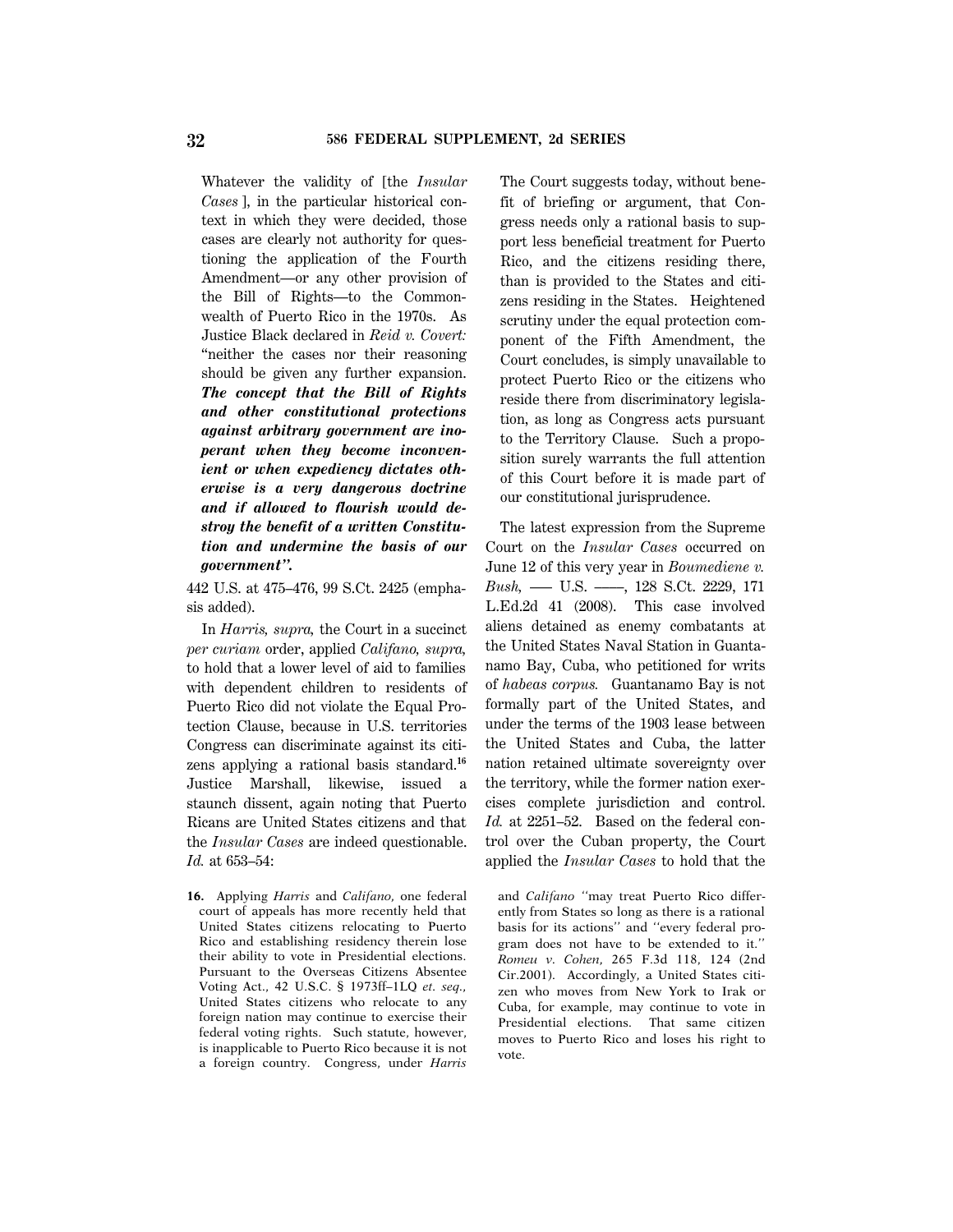detained enemy combatants were entitled to the protection of the writ—a Constitutional provision not contained in the Bill of Rights.

The Court, in reaching its conclusion in *Boumediene*, made four crucial pronouncements regarding the *Insular Cases.* First, citing *Reid v. Covert,* it recognized that the *Insular Cases* involved territories ''*with wholly dissimilar traditions and institutions*'' that Congress intended to govern only ''*temporarily*''. 128 S Ct. at 2255 (emphasis added).

Second, the Court, citing Justice Brennan's concurrence in *Torres, supra,* held that ''*[i]t may well be that over time the ties between the United States and any of its unincorporated territories strengthen in ways that are of constitutional significance***.''** *Id.* at 2255 (emphasis added).

Third, the Court recognized that fundamental Constitutional rights apply to detained enemy combatant aliens in Guantanamo Bay, an unincorporated territory over which the United States has exercised jurisdiction or control for over 100 years. *Id.* at 2258–59.

Finally, and most important, the Court held the following:

Our basic charter cannot be contracted away like this. The Constitution grants Congress and the President the power to acquire, dispose of and govern territory, *not the power to decide when and where its terms apply.* Even when the United States acts outside its borders, its powers are not ''absolute and unlimited'' but are subject ''to such restrictions as are expressed in the Constitution.'' Abstaining from questions involving for-

**17.** In 1899, the Carroll Commission concluded that Puerto Ricans would learn the English language, and that ''[b]oth Spanish and English may be used side by side for years to come.'' *Report on the Island of Puerto Rico* at

ward sovereignty and territorial governance is one thing. ''*To hold the political branches have the power to switch the Constitution on or off at will is quite another.*''

*Id.* at 2259 (citation omitted) (emphasis added).

The Court's extremely recent pronouncements in *Boumediene* at this time require this Court, as asked by the Commonwealth Secretary, to reexamine whether Puerto Rico, after one hundred ten (110) years under the American Flag, remains an unincorporated territory (as is Guantanamo Bay), or whether it has evolved beyond said stage.

## **(ii)** *Congressional Treatment of Puerto Rico From 1900 to the Present*

Congress, in its 1900 and 1917 legislation, established in Puerto Rico a local government paralleling that of a state, with three branches of government, including a bicameral elected legislature. A federal district court was also established in 1900. The federal court operated just as the federal court of any other state, applying federal law in both civil and criminal proceedings with English as its official language.**17** *See Jones Act* §§ 41, 42; *Foraker Act* § 34. A Bill of Rights was made applicable to the island. *Jones Act* § 2. More so, since 1900, the Puerto Rico Supreme Court served in a capacity equal to that of state supreme courts. *See Report of the Governor of Puerto Rico* 81 (May 1, 1901). It is important to note that during this time, the governor, federal judges and Puerto Rico Supreme Court justices, were all appointed by the President of the Unit-

59. The 1901 Governor's Report noted that at the time ''The teachers of English are for the most part Americans.'' *Report of the Governor of Puerto Rico* 50 (1899).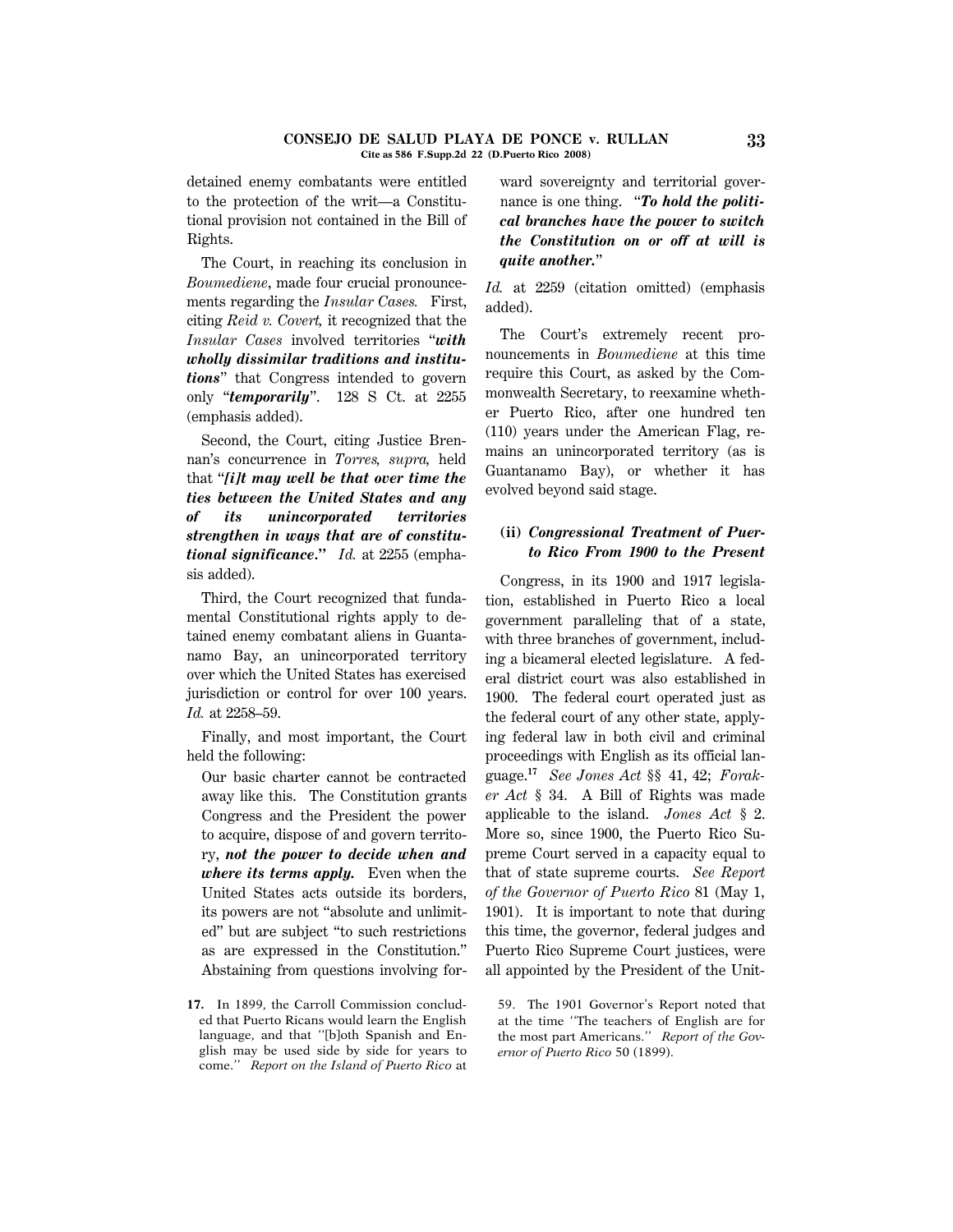ed States. *See Jones Act* §§ 12, 40, 41; *Foraker Act* §§ 17, 33, 34. A number of members of the Puerto Rico Supreme Court were American jurists from the Mainland. During the early years of the Court, these judges incorporated Common Law principles to the jurisdiction's once purely civil law system. See José Trías Monge, *Puerto Rico, The Trials of the Oldest Colony in the World* 57 (Yale Univ. Press 1997).**<sup>18</sup>**

It is important to note that during the same period Congress passed the *Foraker* and *Jones Acts,* it also enacted legislation directed to the Philippine Islands. In 1902, Congress passed the Philippine Organic Act, Public Law No. 235, 32 Stat. 691 (''An Act *Temporarily* to Provide for the Administration of the Affairs of Civil Government in the Philippines Islands''). The Act created a Philippine Assembly, composed of lower and upper houses, to commence once the insurrection ended and a census was concluded. It also provided a Bill of Rights and called for the appointment of two resident commissioners. The judicial power would be vested in a Philippine Islands Supreme Court and courts of first instance. *The Act, however, contrary to its Puerto Rico counterpart the Foraker Act—did not establish a federal court.*

In 1916, Congress passed the Philippine Autonomy Act, which replaced the 1902

18. Trías Monge, a legal scholar and former Chief Justice of the Puerto Rico Supreme Court notes at page 57 of his book that: ''the American judges [of the Supreme Court] soon took the lead. As they were most familiar with the American law, such matters were normally left to them, and questions of civil law soon came under their control too—cases which they interpreted in the light of Anglo– American doctrine and practice. *Law was the area of Puerto Rican life first Americanized to the fullest degree* '' (emphasis added). Trías Monge further notes that the judges of the federal court did likewise: ''Like his Organic Act.**<sup>19</sup>** The Preamble to the Act provided:

Whereas it was never the intention of the people of the United States in the incipiency of the war with Spain to make it a war of conquest or for territorial aggrandizement *whereas it is, as it has always been, the purpose of the people of the United States to withdraw their sovereignty over the Philippine Islands and to recognize their independence as soon as a stable government can be established therein* (emphasis added).

In this Act, Congress, eighteen (18) years after acquiring the Philippine Islands, expressly stated its intent to relinquish sovereignty over the territory. The Act also created a Philippine Senate, which replaced the upper legislative house. The Supreme Court and courts of first instance continued to perform the role set in the 1902 Organic Act. *Once again, contrary to Puerto Rico, no federal court was created for the Philippine Islands. Nor did the Act confer U.S. citizenship to the Filipinos.*

While Congress was relinquishing its sovereignty over the Philippines, it was doing just the contrary in Puerto Rico. One year following the passage of the Philippine Autonomy Act, Congress passed the *Jones Act,* which, most important, conferred U.S. citizenship to persons born in

American colleagues on the Supreme Court of Puerto Rico, Judge William H. Holt tended to interpret civil law texts in the light of the common law ... The federal court became *for many years a powerful force in the drive toward cultural assimilation* '' (emphasis added).

**19.** *See* Act of August 29, 1916, 39 Stat. 545 (codified at 48 U.S.C. § 1001 *et. seq.*); *see also Springer v. Government of the Philippine Islands,* 277 U.S. 189, 200, 48 S.Ct. 480, 72 L.Ed. 845 (1928).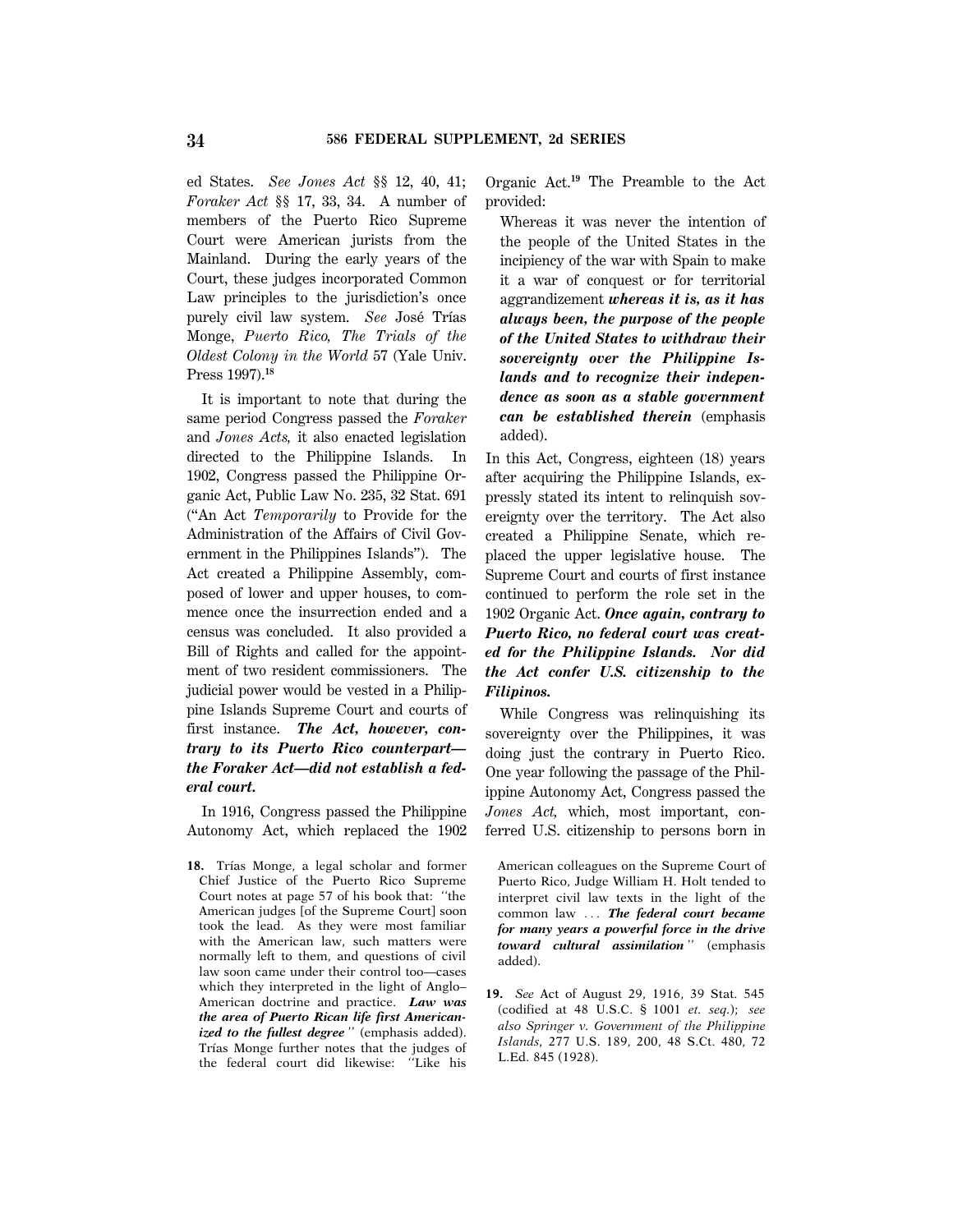#### **CONSEJO DE SALUD PLAYA DE PONCE v. RULLAN 35 Cite as 586 F.Supp.2d 22 (D.Puerto Rico 2008)**

Puerto Rico. The Act at Section 41 also extended the jurisdiction of the federal court to include the naturalization of aliens.

Following the Supreme Court's *Balzac* decision in 1922, the insular attention of Congress focused not on Puerto Rico, but again on the Philippines. In December, 1932, Congress passed the Hare–Hawes– Cutting Act, 47 Stat. 761, which would grant the Philippine Islands independence. The bill was vetoed by President Hoover, but Congress overrode his veto in 1933. The bill, however, was subsequently opposed by the Philippine Senate. Subsequently, Congress in 1935 passed a new bill, the Tydings–McDuffie Act, Pub.L. No. 73–127, 48 Stat. 456, which established a ''Commonwealth of the Philippines'' for a ten-year transitory period, culminating in independence. On July 4, 1946, as scheduled, the Philippine Commonwealth status ended and the Republic of the Philippines was born. Thus, the United States deannexed the Philippine Islands forty eight (48) years after acquiring it as a territory.

Having granted the Philippines their independence, Congress once more shifted its attention to Puerto Rico. In this Caribbean territory, instead of legislating towards eventual independence, that is deannexation, Congress, pursuant to Article IX of the Treaty of Paris, continued to act, now with enormous vigor, in the opposite manner, that is, towards greater annexation and incorporation.

In 1947, Congress first passed the Elective Governor Act, Pub.L. No. 80–362, 61 Stat. 770 (1947). This allowed the residents of Puerto Rico to elect their own governor, within the governmental framework previously set by the *Foraker* and *Jones Acts.* Up to this moment, under both Spanish and American control of the island, Puerto Ricans had never elected the island's governor.

Next, in 1950, Congress enacted Public Law 600, Act of July 3, 1950, 64 Stat. 319 (codified at 48 U.S.C. § 731b *et. seq.*). Said law provided federal statutory authorization for the citizens of Puerto Rico to write their own constitution subject to Congressional approval. Following the passing of this Act, a local Constitutional Convention drafted a constitution for Puerto Rico and submitted it to Congress for approval. By means of Public Law No. 447, Act of July 3, 1952, 66 Stat. 327, Congress approved the proposed Constitution with the exception of two Sections that it eliminated, and two Amendments that it imposed. *See* 98 Cong. Rec. at 5119–28, 5126–27, 6184–86, 8715 (1952). The Preamble to the *congressionally-approved document* declared that:

We, the people of Puerto Rico, in order to organize ourselves politically *on a fully democratic basis,* to promote the general welfare, and to secure for ourselves and our posterity the complete enjoyment of human rights, placing our trust in Almighty God, do ordain and establish this Constitution for the commonwealth which, in the exercise of our natural rights, *we now create within our union with the United States of America.*

In so doing, we declare:

# The *democratic system is fundamental to the life of the Puerto Rican community.*

We understand that the democratic system of government is one in which the will of the people is the source of public power, the political order is subordinate to the rights of man, and the free participation of the citizen in collective decisions is assured.

*We consider as determining factors in our life our citizenship of the United States of America and our aspiration continually to enrich our demo*-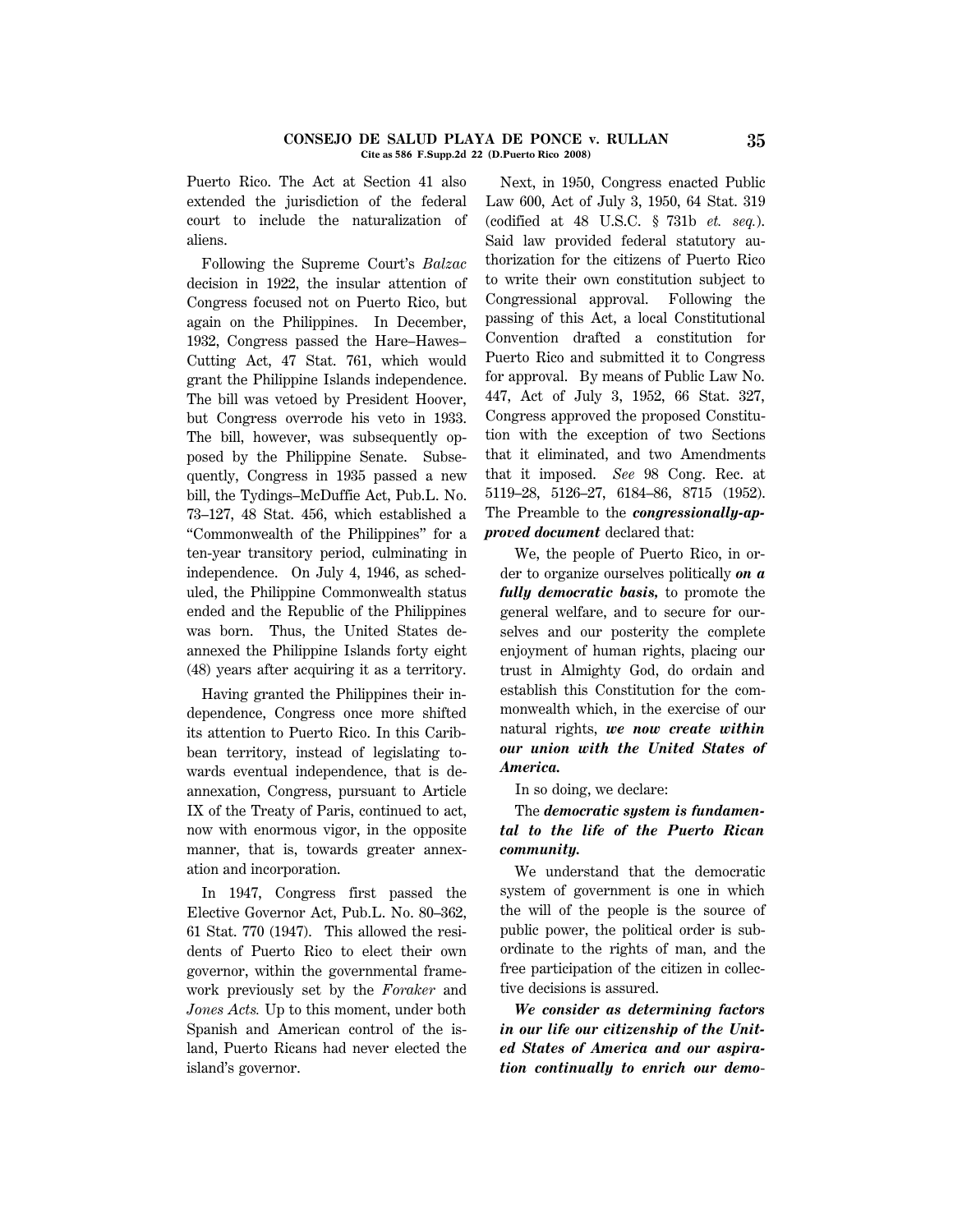*cratic heritage in the individual and collective enjoyment of its rights and privileges; our loyalty to the principles of the Federal Constitution;* the coexistence in Puerto Rico of the two great cultures of the American Hemisphere; our fervor for education; our faith in justice; our devotion to the courageous, industrious, and peaceful way of life; our fidelity to individual human values above and beyond social position, racial differences, and economic interests; and our hope for a better world based on these principles (emphasis added).

The approved Constitution of Puerto Rico provided a republican form of self government for the island, identical to that of the States, as required by Congress. Act of July 3, 1950 § 2. In addition, pursuant to the new Constitution, the elected governor of Puerto Rico would now appoint the Justices of the Supreme Court. P.R. Const. Art. V § 8. The federal court remained unaffected, and continued to exercise its jurisdiction in a manner identical to that of federal courts in the States.

The very same year the Puerto Rico Constitution came into effect, President Truman appointed Clemente Ruiz Nazario to be the first federal judge born in Puerto Rico. Upon confirmation by the United States Senate, Judge Ruiz Nazario took office on March 28, 1952, shortly before Congress approved the new Constitutional regime. Baralt, *supra,* 304–306.

In 1961 Congress once again legislated to provide Puerto Rico with a judicial state-federal court structure equal to that of States. At the time, the United States Court of Appeals for the First Circuit reviewed not only judgments of the federal

**20.** The *Foraker Act* at Section 35 originally contemplated that appeals from the Puerto Rico Supreme Court be taken to the Supreme Court of the United States. However, the district court, but those of the Puerto Rico Supreme Court as well.**<sup>20</sup>** This changed with Public Law 87–189, 75 Stat. 417, which provided that review of Puerto Rico Supreme Court judgments would now be before the U.S. Supreme Court.

In 1966 President Lyndon Johnson signed Public Law 89–571, 80 Stat. 764, which transformed the Article IV federal district court in Puerto Rico to an Article III Court. *This Act of Congress was not conducted pursuant to Article IV of the Constitution, the Territorial Clause, but rather under Article III.* This marks the first and only occasion in United States history in which Congress establishes an Article III Court in a territory other than the District of Columbia. *From this moment on, judges appointed to serve on the Puerto Rico federal district court have been Article III judges appointed under the Constitution of the United States.* Like their mainland brethren they are entitled to life tenure and salary protection. Senate Report 1504 reveals the reason for the enactment of this Law:

*There does not appear any reason why the U.S. District Judges for the District of Puerto Rico should not be placed in a position of parity as to tenure with all other Federal Judges throughout our judicial system.* Moreover, federal litigants in Puerto Rico should not be denied the benefit of judges made independent by life tenure from the pressures of those who might influence his chances of reappointment, which benefits the Constitution guarantees to the litigants in all other Federal Courts. *These judges in Puerto Rico have and will have the exacting same heavy responsibilities as all other*

*Jones Act* at Section 43, changed the practice, and appeals would first have to be taken to the First Circuit.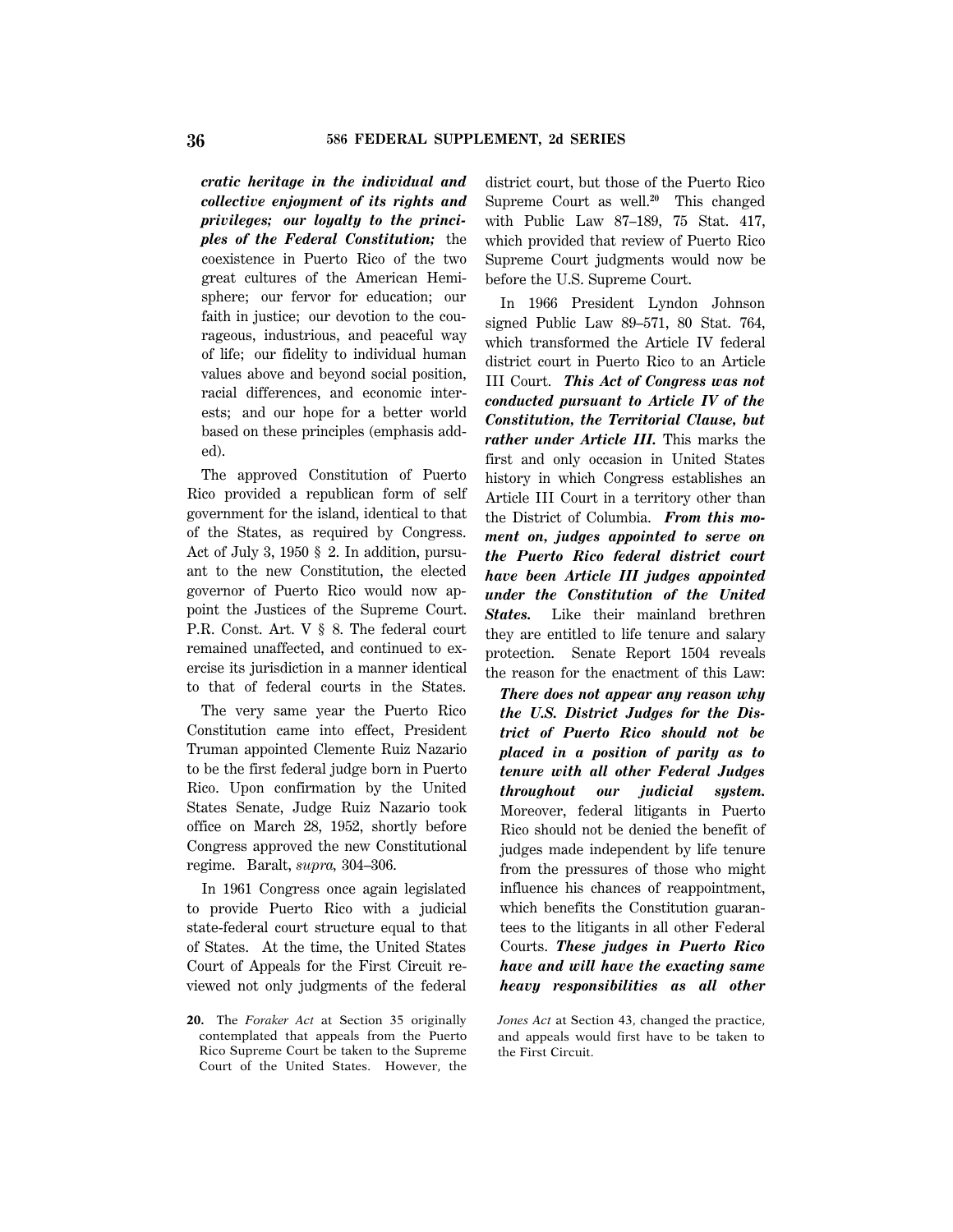#### **CONSEJO DE SALUD PLAYA DE PONCE v. RULLAN 37 Cite as 586 F.Supp.2d 22 (D.Puerto Rico 2008)**

# *Federal district judges and, therefore, they should have the same independence, security, and retirement benefits to which all other Federal district judges are entitled.*

*See* 1966 U.S.C.C.A.N. 2786–90 (emphasis added); *see also Examining Bd. of Engineers Architects and Surveyors v. Flores de Otero,* 426 U.S. at 595 n. 26, 96 S.Ct. 2264 (''The reason given for this [law] was that the Federal District Court in Puerto Rico 'is in its jurisdiction, powers, and responsibilities the same as the U.S. district courts in the (several) states'.''). This important change in the federal judicial structure of the island was implemented not as a request of the Commonwealth government, but rather at the repeated request of the Judicial Conference of the United States. *See* Senate Report No. 1504, 1966 U.S.C.C.A.N. 2786–90.

In 1978 Congress authorized several additional federal district judgeships in Puerto Rico, for a total of seven. Pub.L. 95– 486 (Oct. 20, 1978), 92 Stat 1629.**<sup>21</sup>** With the exception of the District of Massachusetts, this number of judgeships is twice as much as that of the other Districts within the First Circuit, to wit, Rhode Island, New Hampshire, and Maine. More so, it is also larger than that of many federal

- **21.** Twice before Congress had increased the number of federal judgeships in Puerto Rico to two (2), and later to three (3). *See* Baralt, *supra* at 335, 376.
- **22.** To the present, eighteen (18) Article III judges, all from Puerto Rico, have been appointed since 1966 to sit in the federal district court in Puerto Rico. This number is impressive, given the facts that these judges enjoy life tenure, and only two have died while in office. The sequence of these appointments is as follows: Hiram Cancio (1966), Juan B. Fernández Badillo (1967), José V. Toledo (1970), Hernán Pesquera (1972), Juan R. Torruella (1974), Juan M. Pérez–Giménez (1979), Gilberto Gierbolini (1980), Carmen Cerezo (1980), Jaime Pieras, Jr. (1982), Raymond L. Acosta (1982), Héctor M. Laffitte (1983), José

judicial districts within the States.**<sup>22</sup>** In 1984 one of the judges of the federal district court, Chief Judge Juan R. Torruella, a native of the island, was appointed to serve in the United States Court of Appeals for the First Circuit. *See* 130 Cong. Rec. 29291 (1984). His, was one of the two new seats created by Congress for the Court of Appeals. *See* P.L. 98–353 § 201(a)(1), 98 Stat. 333. In 1994, he became the Chief Judge of said court, replacing Stephen Breyer who was appointed to the Supreme Court.

The several aforementioned Congressional acts evidence that Congress for over a century has not intended to govern, and in fact has not governed, Puerto Rico *''temporarily''. To the contrary, the ties between the United States and Puerto Rico have significantly strengthened to the effect that Puerto Rico's system of government and laws resembles that of a federated State of the Union, which necessarily includes U.S. citizenship and the presence of an Article III federal court.*

All federal laws, criminal and civil in nature, apply to Puerto Rico as they apply to the States, unless otherwise provided. 48 U.S.C. § 734; *Trailer Marine Trans*-

A. Fust´e (1985), Salvador E. Casellas (1994), Daniel R. Domínguez (1994), Jay A. García-Gregory (2000), Aida M. Delgado-Colón (2006), Gustavo A. Gelpí, Jr. (2006), and Francisco Augusto Besosa (2006). *See* Baralt, *supra* at 337–78, 341–42, 377–79, 381–83, 431–35, 447–56, 524–28, 628 n. 45, 636 n. 76. A majority of these judges throughout the years, has sat by designation in the sister district courts of the First Circuit, as well as in the Court of Appeals for the First Circuit. *See* 28 U.S.C. §§ 292(a) and (b). *Contra Nguyen v. United States,* 539 U.S. 69, 123 S.Ct. 2130, 156 L.Ed.2d 64 (2003) (holding that a non-Article III federal judge from the Mariana Islands could not sit by designation in Ninth Circuit panel).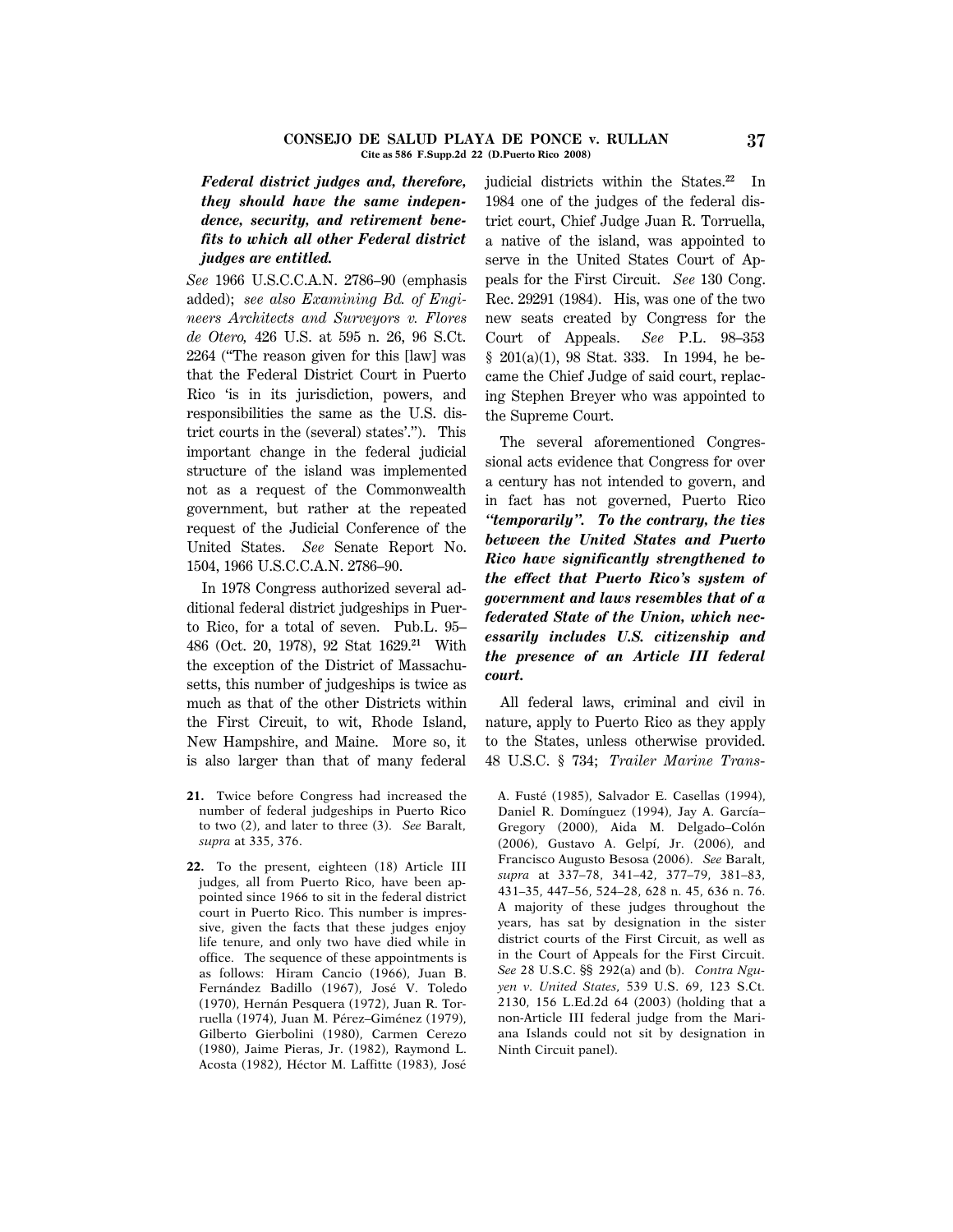*port Corp.,* 977 F.2d at 7.**23** Federal executive branch agencies have significant presence in Puerto Rico, just as in any state, for example, the U.S. Attorney, Federal Bureau of Investigation, Homeland Security, National Labor Relations Board, Federal Emergency Management Agency, Transportation Safety Authority, Environmental Protection Agency, Equal Employment Opportunity Commission, Internal Revenue Service, and Social Security Administration, to mention a few. The island's economic, commercial, and banking systems are integrated to that of the Untied States. Residents of Puerto Rico pay full federal payroll taxes to finance Social Security and Medicare just as stateside residents. They also pay federal import and export taxes, as well as commodity taxes. More so, federal employees, and individuals and corporations who do business with the federal government in the island also pay federal taxes. The Postal System in Puerto Rico is that of the United States. Contrary to other territories, Puerto Rico historically has formed part of the customs and immigration territory of the United States. Federal shipping, maritime, and air transportation laws are in effect in the island. *This state of affairs exists in Puerto Rico just as in the States because the congressional and executive branches of the federal Government have so determined throughout the past eleven decades.*

Several Puerto Ricans have since 1961 been appointed by the President, upon the advice and consent of the Senate, to serve

**23.** Following the 1950 and 1952 legislation, only two district court decisions have held that a particular federal law, which does not specifically exclude or treat Puerto Rico differently, is inapplicable to Puerto Rico. The more recent decision was vacated on appeal. *See United States v. Rios,* 140 F.Supp. 376 (D.P.R.1956) (refusing to apply the Federal Firearms Act to transactions solely within Puerto Rico); *United States. v. Acosta–Mar*-

as United States Ambassadors to Venezuela, Spain, Costa Rica, Chile, the Dominican Republic, and the Republics of Mauritius and Seychelles. This evinces the extreme trust the President and Congress have placed upon these individuals, who serve the vital function of acting as the representative of the United States in foreign nations. Such trust, as is the case with Article III judges, can only be placed in the hands of persons whom the President and Congress clearly understand are an integral part of the American Nation, and whose civic and patriotic values and principles guarantee they will uphold the Constitution and laws of the United States. One only need be reminded that Benjamin Franklin served as U.S. Ambassador to France following the Declaration of Independence to see just how vital to the Nation such positions are. *More so, U.S. Ambassadors, like Article III judges, are not appointed pursuant to the Territorial Clause, but rather under Article II, Section 2 of the Constitution.*

Finally, the Court also simply cannot ignore the fact that Puerto Ricans, upon annexation of the island, have formed an integral part of the Nation's Armed Forces in all armed conflicts since the Philippines Insurrection. In 1900 the Puerto Rico Regiment, U.S. Volunteers Infantry, comprised of U.S. officers and Puerto Rican recruits, consisted of 900 men. The Regiment replaced the 700 regular U.S. troops sent to suppress the Philippines Insurrection.**<sup>24</sup>** *The Oxford Guide to American*

*t*´*ınez,* 106 F. Supp 2d 311 (D.P.R.2000) (refusing to apply federal death penalty to Puerto Rico), *rev'd* 252 F.3d 13 (1st Cir.2001); *cert. denied* 535 U.S. 906, 122 S.Ct. 1207, 152 L.Ed.2d 145 (2002).

**24.** Ironically, Puerto Ricans on the one hand were sent to combat the Filipinos, yet on the other hand treated in the *Insular Cases* exactly like the Filipinos.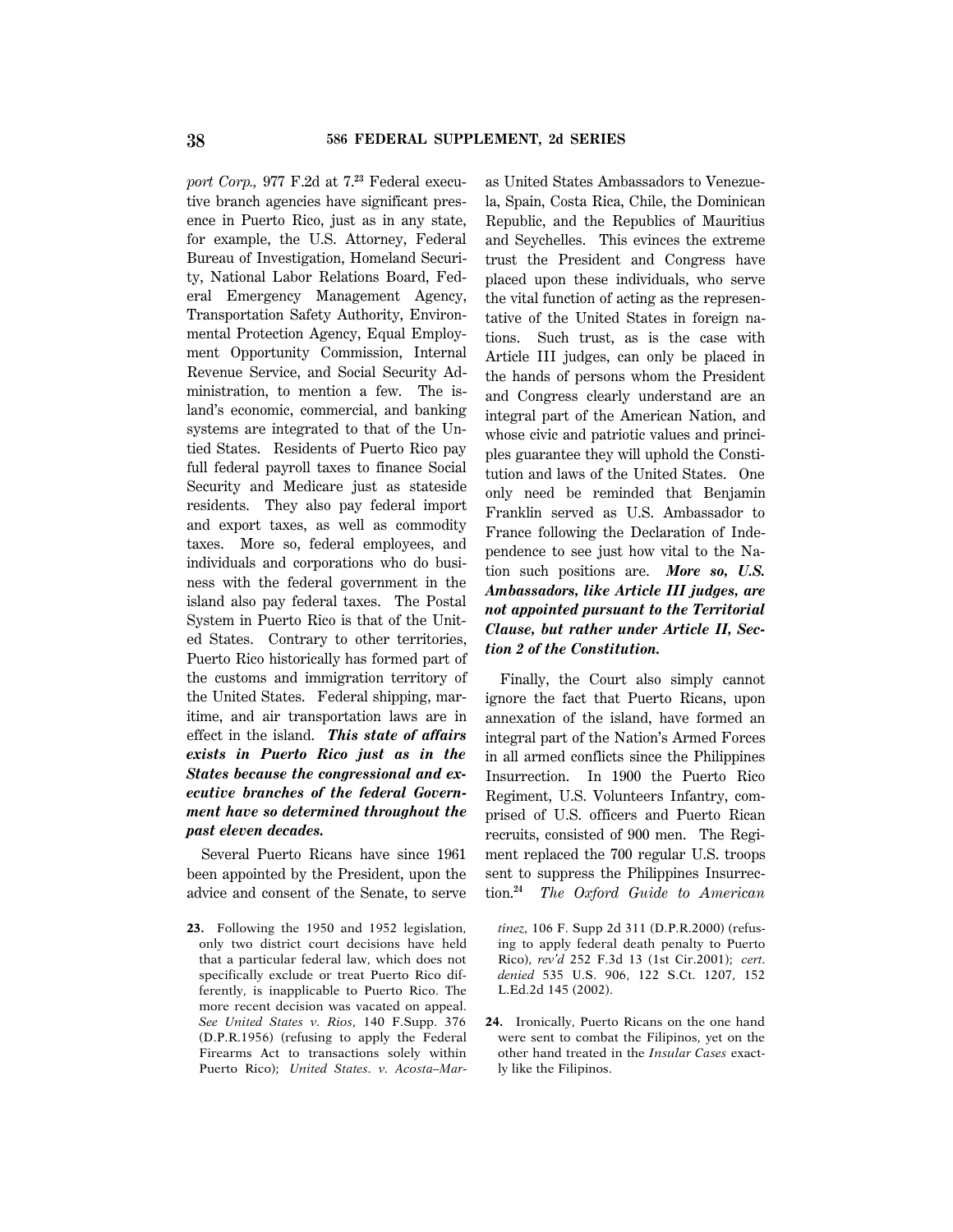#### **CONSEJO DE SALUD PLAYA DE PONCE v. RULLAN 39 Cite as 586 F.Supp.2d 22 (D.Puerto Rico 2008)**

*Military History* at 580.**<sup>25</sup>** During World War I, 18,000 Puerto Ricans were drafted or enlisted in the U.S. Armed Forces. *Id.* During World War II, 65,000 Puerto Ricans served in the armed forces. *Id.* During the Korean War, over 60,000 Puerto Ricans served in the armed forces. *See* Official Site for the Department of Defense Commemoration of the 50th Anniversary of the Korean War, http://Korea500.armymil/history/factsheets/hispanic.shtml. And, in the Vietnam War, over 48,000 Puerto Ricans served in the armed forces, 23,500 of which actually participated in the actual conflict. *The Oxford Guide* at 580. Thousands of Puerto Ricans have also participated in both Gulf Wars.

Over 1,220 Puerto Ricans have honorably paid the ultimate price in the service and defense of the Nation. General William W. Harris, Commander of the 65th Infantry Regiment during the Korean War, describes Puerto Ricans in the military as dedicated and loyal United States citizens: ''*No ethnic group has greater pride in itself and its heritage than the Puerto Rican people. Nor have I encountered any that can be more dedicated and zealous in support of the democratic principles for which the United States stands. Many Puerto Ricans have fought to the death to uphold them* ''. *A Tribute to Puerto Rican Veterans,* Puerto Rico Herald (November 11, 1999). Several Puerto Ricans have attained the rank of General or Admiral, which requires a Presidential nomination and Senate confirmation, as is the case of judges and ambassadors. *Such appointments, also are not made pursuant to the Territorial Clause, but rather under the Constitutional provisions pertaining to the Nation's armed forces. More so, the enlistment and participation of Puerto Ricans in the Armed*

**25.** Even during the Spanish–American war a myriad of Puerto Ricans participated as Unit-

*Forces is not an exercise of Congress' territorial clause powers, but rather one under military and naval constitutional provisions. See* U.S. Const. Art. I § 8 cl. 11, 12, 13, 14, 15, 16; Art. II § 2 cl.1.

Puerto Rico is today one of the jurisdictions with the largest *per capita* enlistment in the United States Armed Forces. *See* Statement of Hon. Carlos Romero– Barceló, Resident Commissioner of Puerto Rico before the United States Senate Committee of Energy and National Resources (July 14, 1998):

The American citizens in Puerto Rico are patriots who have risked life and limb for this democracy. Since 1917, when [U.S.] citizenship was extended to the island's residents, more than 400,000 Puerto Ricans have served in the United States Armed Forces. In fact, beginning with World War I, an estimated 197,000 Puerto Ricans have fought in every military engagement the country has faced during this century. Forty eight thousand Puerto Ricans served in Vietnam and during the Korean conflict, the 61,000 troops sent to the front by Puerto Rico outnumbered the forces of 32 states in absolute numbers and were second only to Hawaii when measured on a *per capita* basis.

and Statement of Hon. Anabelle Rodríguez, Secretary of Justice for the Commonwealth of Puerto Rico during a News Hour interview on April 27, 2001 (http:// www.pbs.org/newshour/bb/military/jan– june01/vieques—4–27.html):

Well, let me, first of all state  $[\dots]$  that the people of Puerto Rico take very seriously the matters related to national defense, and we have done so throughout our history. The people of Puerto Rico, our men and women, have fought

ed States auxiliary troops. *The Oxford Guide* at 580.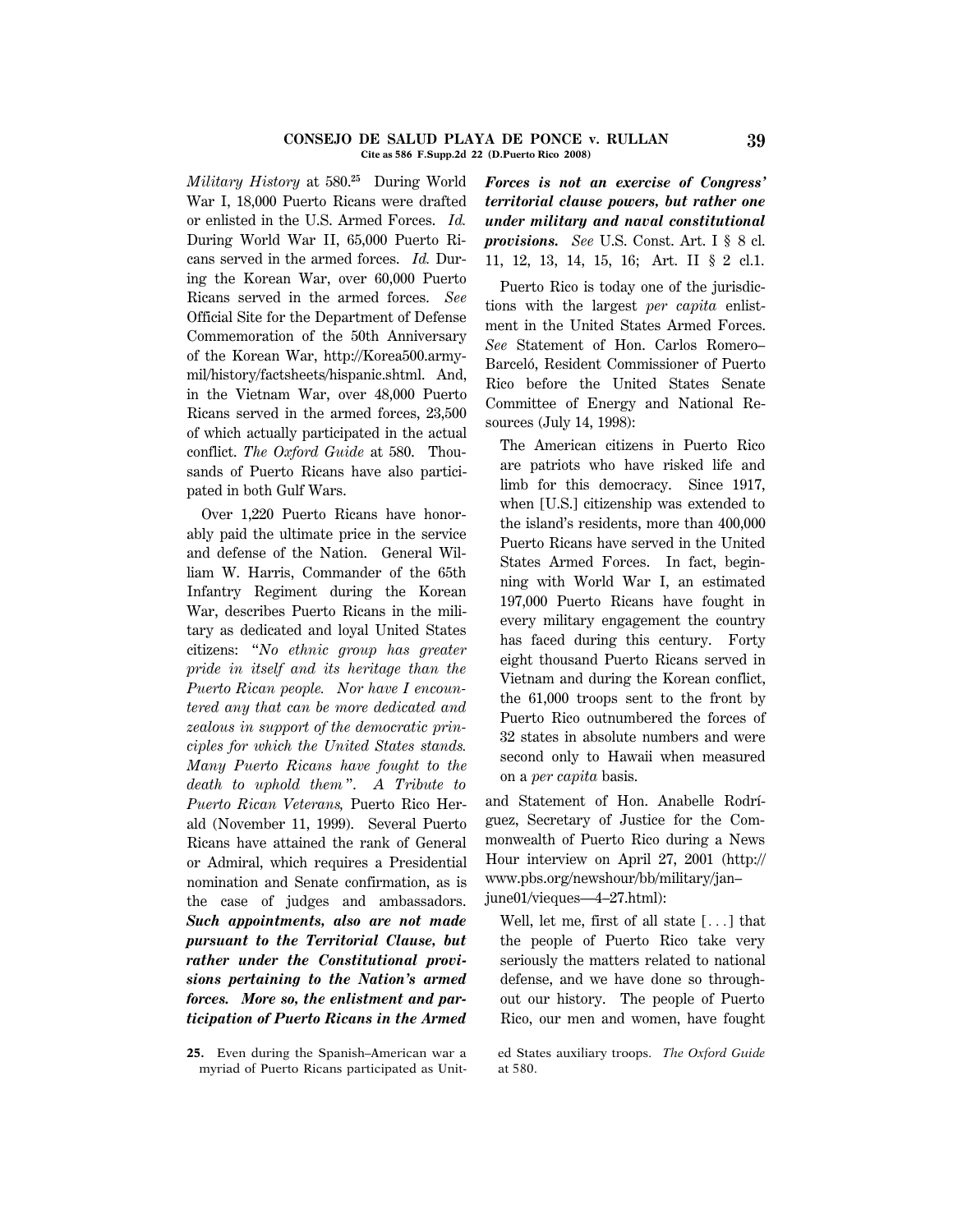among your lines and fought very hard. *Per capita,* Puerto Ricans are amongst the highest on the United States as it relates to volunteering in the armed forces, as it relates to dying in the battlefield, and as to receiving the Congressional medal of honor because of their bravery.

Finally, it is important to note that both Spanish and English are official languages of the Commonwealth of Puerto Rico. *See* P.R. Laws Ann. tit. 1 § 59. Both the Commonwealth and United States Anthems are always performed at every official act and ceremony of the Commonwealth Government. *See* P.R. Laws Ann. tit. I § 39 a(a). The United States and Puerto Rico flags fly side by side in all Commonwealth offices and dependencies.**<sup>26</sup>** And, all federal holidays are observed in Puerto Rico. *See* P.R. Laws Ann. tit. I § 71 *et seq.*

### **(iii)** *Puerto Rico No Longer Remains an Unincorporated Territory*

**[4]** On July 28, 1898, just three days after the landing of American troops in Puerto Rico, General Nelson A. Miles proclaimed:

In the prosecution of war against the kingdom of Spain by the people of the United States, in the cause of liberty, justice and humanity, its military forces have come to occupy the island of Porto Rico. *They come bearing the banner of freedom inspired by noble purposes,* ... They bring you the fostering arms *of a free people, whose greatest power is justice and humanity to all living within their fold.* ... They have come not to make war on the people of the country, who for centuries have been oppressed; *but, on the contrary, to bring protection, not only to your*-

**26.** Since May 6, 1970, the Commonwealth flag has also been displayed along that of the United States in the United States District *selves, but to your property, promote your prosperity and bestow the immunities and blessings of our enlightenment and liberal institutions and government.*

Annual Report of the Major General commanding the Army, Nelson A. Miles, Nov. 5, 1898, *Messages, 1898–1899,* at 31–32 (emphasis added). Despite the judicial prophylaxis set by the *Insular Cases* during the early 1900s, Congress throughout the remainder of the twentieth century proceeded to make a reality General Miles' promise to the People of Puerto Rico.

At present, it would be preposterous and absurd for the *Downes* and *Balzac* Court to hold that ''grave questions will arise from differences of race, habits, law and customs of the [Puerto Rican] people'' or that Puerto Ricans are ''living in compact and ancient communities with definitely formed customs and political conceptions.'' *Cf. Trailer Marine Transport Corp.,* 977 F.2d at 8 n. 4 (holding that legislation directed at Puerto Rico in 1900 and 1917, creates no inference relevant to present day constitutional conditions). *From a juridical perspective, the Puerto Rico of present is, thus, one which Congress, pursuant to Article IX of the Treaty of Paris, has chiseled in the very image and likeness of the United States system of government and laws, and in which an Article III federal court sits. More so, for over ninety (90) years Puerto Ricans have been loyal United States citizens.*

The Supreme Court that from 1901–1904 decided the Insular Cases was the very Court that decided *Plessy v. Ferguson*. The doctrine of "separate but equal" established in said case was reversed in 1954 by

Court and all of its courtrooms. *See* Baralt, *supra* at 384–385.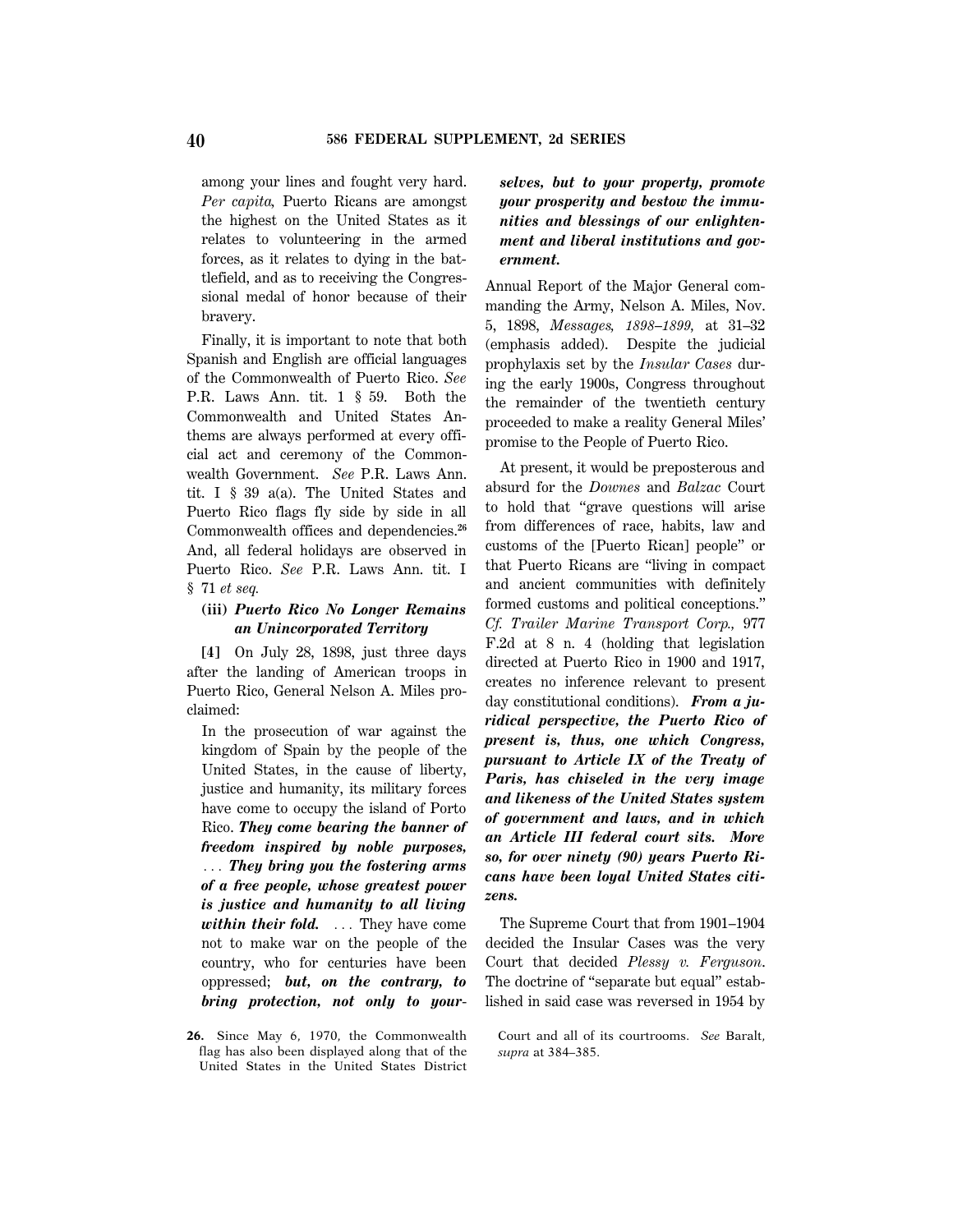#### **CONSEJO DE SALUD PLAYA DE PONCE v. RULLAN 41 Cite as 586 F.Supp.2d 22 (D.Puerto Rico 2008)**

*Brown v. Board of Education.* Under *Brown* and subsequent civil rights legislation, comments regarding the annexation of Puerto Rico and its citizens, such as those made in the Harvard Law Review articles, the very Floor of Congress, and in the *Insular Cases* themselves, would constitute direct *prima facie* evidence of intentional discrimination based on race and ethnic origin. The rationale behind the Insular Cases' abhorrent doctrine of ''separate and unequal'' is, thus, no longer constitutionally justified. **''The continued vitality of the [Insular Cases and their progeny] represents a constitutional antediluvian anachronism that has created a** *de jure* **and** *de facto* **condition of political apartheid for the U.S. citizens that reside in Puerto Rico and the other territories.''** Torruella, *supra* at 347 (emphasis added).

Today in Guantanamo Bay—an unincorporated territory of the United States the fundamental rights and guarantees of the United States Constitution apply to alien enemy combatants. Puerto Rico simply cannot be compared to Guantanamo Bay in any sense. Likewise, United States citizens residing in Puerto Rico can neither be compared to alien enemy combatants. **''[The] purpose of Congress in the 1950 and 1952 legislation was to ac**- **cord to Puerto Rico the degree of autonomy and independence normally associated with a State of the Union''.27** *Examining Board v. Flores de Otero,* 426 U.S. 572, 594, 96 S.Ct. 2264, 49 L.Ed.2d 65 (1976); *see also C*´*ordova & Simonpietri Ins. Agency Inc. v. Chase Manhattan Bank,* 649 F.2d 36, 40–41 (1st Cir.1981) (noting that ''prior to 1950 Puerto Rico's legal status was closer to that of a 'territory' than that of a 'state','' and that since 1952 ''Puerto Rico's status changed from that of a mere territory to the unique status of Commonwealth. And the federal government's relations with Puerto Rico changed from being bounded merely by the territorial clause, and the rights of the people of Puerto Rico as United States citizens, *to being bounded by the United States and Puerto Rico Constitutions, Public Law 600, the Puerto Rican Federal Relations Act and the rights of the people of Puerto Rico as United States citizens* '') (emphasis added).**<sup>28</sup>**

*Actions speak louder than words. Although Congress has never enacted any affirmative language such as ''Puerto Rico is hereby an incorporated territory,'' its sequence of legislative actions from 1900 to present has in fact incorporated the territory.* The following chronological table evinces this.

| <b>DATE</b> | <b>CONGRESSIONAL/</b><br><b>JUDICIAL EVENT</b> | <b>EFFECT</b>                                                                                                       |
|-------------|------------------------------------------------|---------------------------------------------------------------------------------------------------------------------|
| 1898        | Treaty of Paris                                | Puerto Rico, Guam, and the Philippine Islands are annexed<br>as territories of the United States                    |
| 1900        | Foraker Act                                    | A civil government is established in Puerto Rico. The<br>President appoints the governor and justices of the Puerto |
|             |                                                | 27. Thirty years earlier, the Court in Balzac 28. In his statement of approval of the Puerto                        |

- pressuposed that incorporation was an important step necessarily leading to statehood. 258 U.S. at 311, 42 S.Ct. 343. Obviously, the Court could not have foreseen the novel type of constitutional evolution Puerto Rico would undergo throughout the twentieth century.
- **28.** In his statement of approval of the Puerto Rico Constitution, Congressman McCormack, House Majority Leader, described Law 600 as ''a new experiment; it is turning away from the territorial status; it is something intermediary between the territorial status and statehood.'' 98 Cong.Rec. 5128 (1952).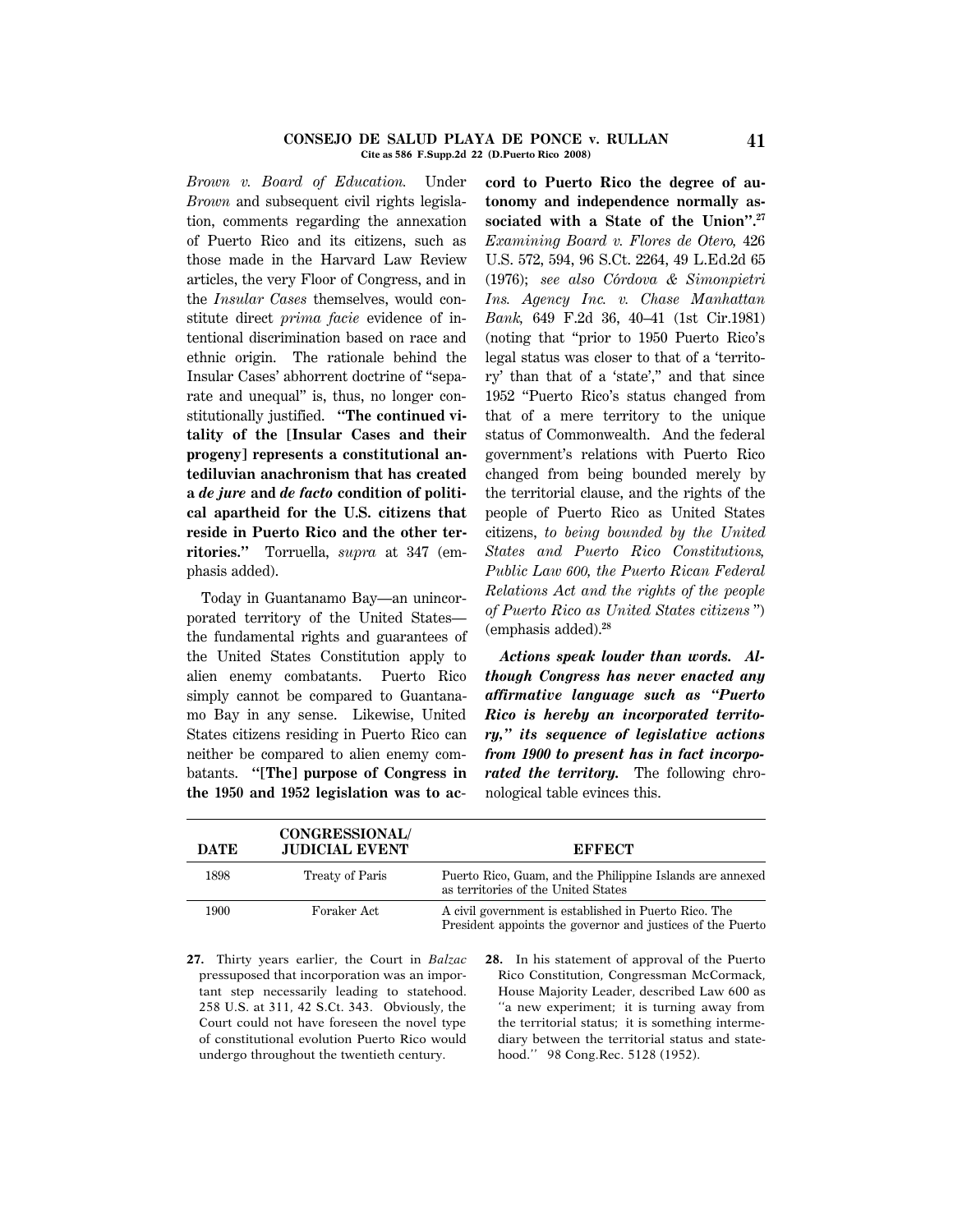| <b>DATE</b> | <b>CONGRESSIONAL/</b><br>JUDICIAL EVENT | <b>EFFECT</b>                                                                                                                                                                                                                                                                                                                                                                                                                                                          |
|-------------|-----------------------------------------|------------------------------------------------------------------------------------------------------------------------------------------------------------------------------------------------------------------------------------------------------------------------------------------------------------------------------------------------------------------------------------------------------------------------------------------------------------------------|
|             |                                         | Rico Supreme Court. A unicameral legislature is estab-<br>lished in which its members are to be elected. A resident<br>commissioner to the United States is also to be elected. A<br>federal court is established. The President appoints the<br>federal judges. All proceedings in federal court are to be<br>conducted in English. Mainland jurists in the Supreme<br>Court and federal court incorporate common-law principles<br>to the existing civil law system. |
| 1902        | Philippines Organic Act                 | A civil government is established in the Philippines similar<br>to that in Puerto Rico. However, no federal court is<br>established in the Philippines.                                                                                                                                                                                                                                                                                                                |
| 1901-1905   | Insular Cases are decided               | The Constitution applies ex propio vigore to Puerto Rico,<br>however, not all constitutional rights extend to unincorpo-<br>rated territories.                                                                                                                                                                                                                                                                                                                         |
| 1916        | Philippines Organic Act                 | Congress announces its intention to grant the Philippine<br>Islands independence. No federal court is established.<br>Filipinos are not granted United States citizenship.                                                                                                                                                                                                                                                                                             |
| 1917        | Jones Act                               | Puerto Ricans become United States citizens. A<br>bi-cameral legislature is established. A bill of rights is<br>provided for the island. Power of the federal court is<br>extended to include the naturalization of aliens. Puerto<br>Rico is assigned to the United States Court of Appeals for<br>the First Circuit for both federal and Puerto Rico Su-<br>preme Court appeals.                                                                                     |
| 1922        | Balzac v. Porto Rico<br>is decided      | Puerto Rico continues to be an unincorporated United<br>States territory. Only fundamental constitutional rights<br>apply.                                                                                                                                                                                                                                                                                                                                             |
| 1935        | Tydings-McDuffie Act                    | Commonwealth of the Philippines is established as ten (10)<br>year transitory status leading to independence.                                                                                                                                                                                                                                                                                                                                                          |
| 1946        | Philippines Independence                | After 48 years as a United States territory, Congress<br>relinquishes all power over the Philippines on July 4, 1946.                                                                                                                                                                                                                                                                                                                                                  |
| 1947        | Elective Governor Act                   | Puerto Ricans for the first time in over 400 years elect<br>their own governor.                                                                                                                                                                                                                                                                                                                                                                                        |
| 1950        | Law $600$                               | Congress authorizes Puerto Rico to draft a Constitution.                                                                                                                                                                                                                                                                                                                                                                                                               |
| 1952        | <b>Law 477</b>                          | Puerto Rico Constitution is approved by Congress. A<br>republican form of Government is provided to the island in<br>the same. The governor shall now appoint the Justices of<br>the Supreme Court.                                                                                                                                                                                                                                                                    |
| 1952        | Appointment of Clemente<br>Ruiz Nazario | The President appoints the first Puerto Rican to the<br>federal court.                                                                                                                                                                                                                                                                                                                                                                                                 |
| 1954        | Brown v. Board of<br>Education decided  | The doctrine of "Separate and Equal" violates Equal<br>Protection.                                                                                                                                                                                                                                                                                                                                                                                                     |
| 1961        | PL 87-189                               | Appeals for the Puerto Rico Supreme Court are to be<br>taken to the United States Supreme Court, just as in the<br>States.                                                                                                                                                                                                                                                                                                                                             |
| 1966        | PL 89-571                               | An Article III Court is established in Puerto Rico. Federal<br>Judges shall now be Article III Judges, with life tenure<br>and salary protection.                                                                                                                                                                                                                                                                                                                      |
| 1978        | PL 95-48                                | Additional federal judgeships created for Puerto Rico, for<br>a total of seven (7). The District of Puerto Rico has more<br>federal judges than Rhode Island, New Hampshire, and<br>Maine.                                                                                                                                                                                                                                                                             |
| 1984        | 78 Stat 333                             | Additional seat created for the U.S. Court of Appeals for<br>the First Circuit. First Puerto Rican is appointed to the<br>United States Court of Appeals with jurisdiction over                                                                                                                                                                                                                                                                                        |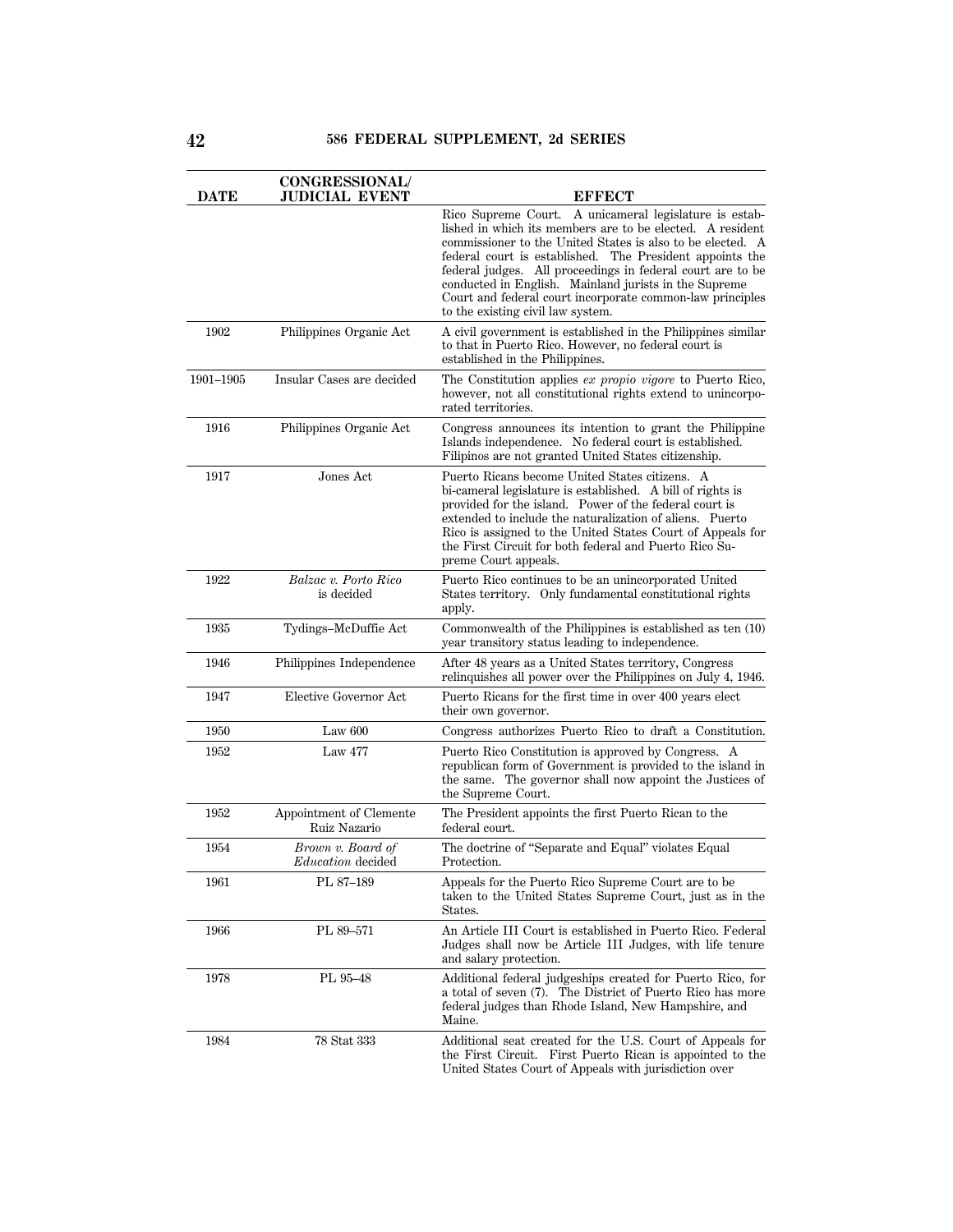#### **CONSEJO DE SALUD PLAYA DE PONCE v. RULLAN 43 Cite as 586 F.Supp.2d 22 (D.Puerto Rico 2008)**

| <b>DATE</b> | <b>CONGRESSIONAL/</b><br><b>JUDICIAL EVENT</b>                        | <b>EFFECT</b>                                                                                                                                                                                                                                                                                                                                                                                                                                                                                                                                                               |
|-------------|-----------------------------------------------------------------------|-----------------------------------------------------------------------------------------------------------------------------------------------------------------------------------------------------------------------------------------------------------------------------------------------------------------------------------------------------------------------------------------------------------------------------------------------------------------------------------------------------------------------------------------------------------------------------|
|             |                                                                       | Puerto Rico, Massachusetts, Rhode Island, Maine, and<br>New Hampshire.                                                                                                                                                                                                                                                                                                                                                                                                                                                                                                      |
| 1966–2008   | Article III Judge<br>Appointments                                     | Eighteen (18) Article III United States District have been<br>appointed to sit in the District of Puerto Rico.                                                                                                                                                                                                                                                                                                                                                                                                                                                              |
| 1961–2008   | Ambassador Appointments                                               | Puerto Ricans are appointed United States Ambassadors<br>to seven (7) nations.                                                                                                                                                                                                                                                                                                                                                                                                                                                                                              |
| 1900–2008   | Service in United States<br>Armed Forces and Military<br>Appointments | Puerto Ricans have served an integral and significant role<br>in the Armed Forces of the United States. They have<br>participated in every United States conflict since the Phil-<br>lippines insurrection of 1900. Over 400,000 Puerto Ricans<br>have served in the armed forces. Several Puerto Ricans<br>have reached the highest ranks in the military and many<br>others have been decorated for their service to the Nation.<br>Puerto Rico is one of the United States jurisdictions with<br>the highest per capita enlistment in the United States<br>armed forces. |
| 1917–2008   | United States Laws Apply to<br>Puerto Rico                            | All United States laws apply to Puerto Rico (unless there<br>is a Congressional exception).                                                                                                                                                                                                                                                                                                                                                                                                                                                                                 |

*Contrary to the Philippine Islands, where since 1916 Congress, pursuant to Article IX of the Treaty of Paris, announced and subsequently began to relinquish sovereignty, in the case of Puerto Rico it did exactly the contrary in exponentially increasing constitutional terms.* As such, the ties between the United States and Puerto Rico have strengthened in a constitutionally significant manner. *Boumediene,* 128 S.Ct. at 2255. Congress, thus, is no longer justified in treating Puerto Rico as an unincorporated territory of dissimilar traditions and institutions, when the Constitutional reality is otherwise. *Id.* It is the judicial branch that determines when and where the full terms of the Constitution apply. *Id.* at 2259; *see also Trailer Marine Transport Corp.,* 977 F.2d at 8 n. 4 (holding that the issue of extending the Constitution to Puerto Rico is for the courts to

decide). The Congressional incorporation of Puerto Rico throughout the past century has extended the entire Constitution to the island, and today entitles the territory and United States citizens thereof to full enjoyment of all rights and obligations under the Constitution.**<sup>29</sup>**

Let it be clear. The court today is in no way attempting to overrule the *Insular Cases* as applied to the U.S. territories only the Supreme Court can. The court, rather, today holds that in the particular case of Puerto Rico, a monumental constitutional evolution based on continued and repeated congressional annexation has taken place. Given the same, the territory has evolved from an unincorporated to an incorporated one. Congress today, thus, must afford Puerto Rico and the 4,000,000 United States citizens residing therein all constitutional guarantees. *To hold otherwise, would amount to the court blind*-

within the meaning of Article II of the Constitution, therefore, may not choose presidential electors, and residents thereof have no constitutional right to participate in Presidential elections, absent statehood or a constitutional amendment).

**<sup>29.</sup>** There may be some limited exceptions to this norm, established not by congressional action, but by the very Constitution itself. *See, e.g. Igartua–De La Rosa v. United States,* ´ 417 F.3d 145 (1st Cir.2005), *cert. denied* 547 U.S. 1035, 126 S.Ct. 1569, 164 L.Ed.2d 326 (2006) (holding that Puerto Rico is not a state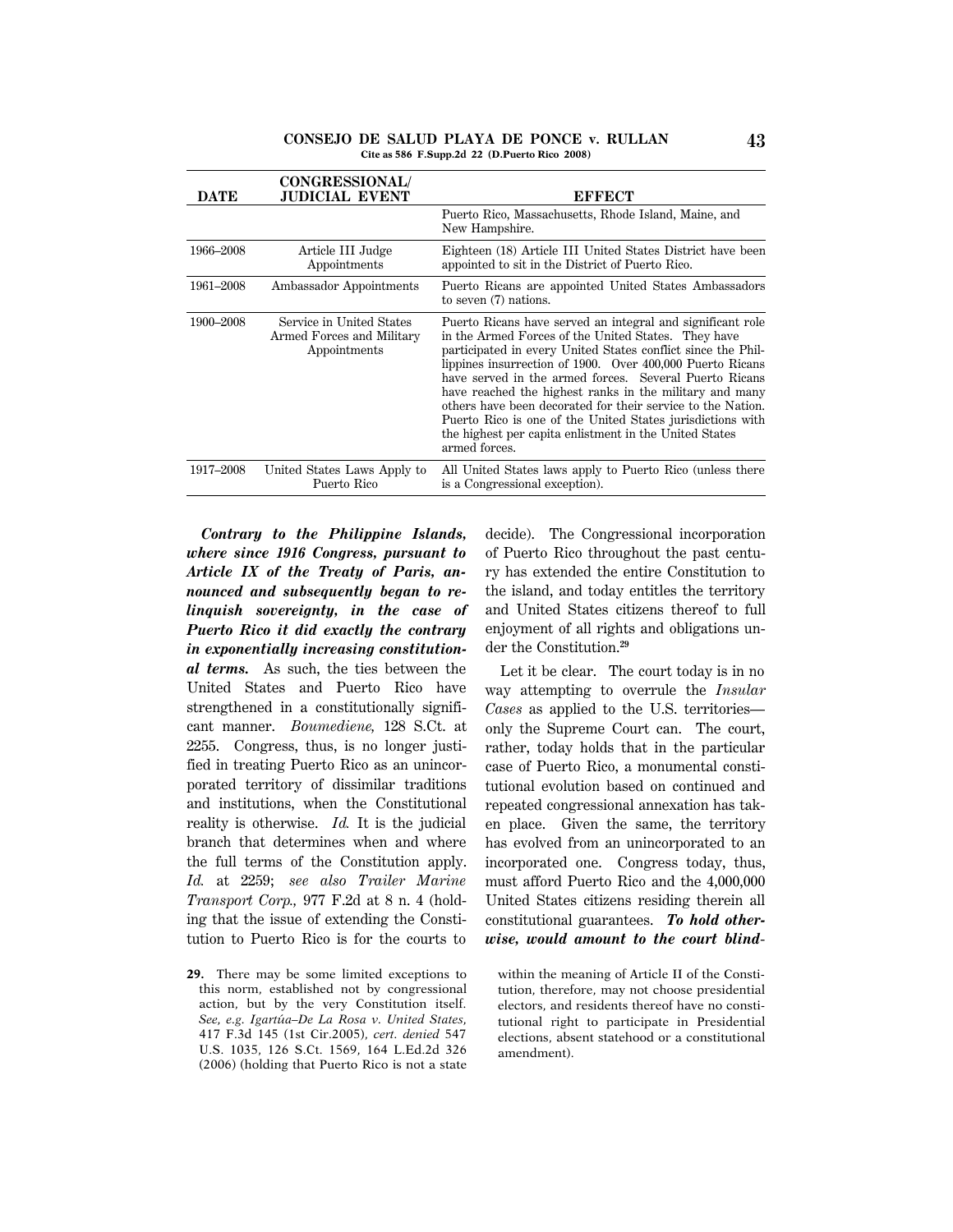*folding itself to continue permitting Congress per secula seculorum to switch on and off the Constitution.***<sup>30</sup>** *Boumediene* at 2259.

### **IV.** *Supplemental Briefing*

The Secretary's ''*as applied to Puerto Rico* '' constitutional challenge to the Medicaid ''wraparound'' statute is extremely serious and important to both the Commonwealth and United States governments. The Spending Clause argument, as well as that under Equal Protection, deserve the Court's utmost thoughtful and careful attention.

Under the Spending Clause, the Commonwealth cannot knowingly accept conditions of the Medicaid statute which it was unaware of, or unable to ascertain. *See Arlington Central School Dist. Bd. of Ed. v. Murphy,* 548 U.S. 291, 296, 126 S.Ct. 2455, 165 L.Ed.2d 526 (2006). More so, in this case, the Court must view the Medicaid statute from the perspective of a Commonwealth official who is engaged in the process of deciding whether the jurisdiction should accept Medicaid funds and the obligations that go with those funds. *Id.*

Under the Equal Protection Clause, given Puerto Rico's status as an incorporated territory of the United States, a heightened level of scrutiny is available to pro-

**30.** In enacting Law 600 Congress indicated that *''This Bill does not commit the Congress, either expressly or by implication, to the enactment of statehood legislation for Puerto Rico in the future. Nor will it in any way preclude a future determination by Congress of Puerto Rico's ultimate political status. The United States has never made any promise to the People of Puerto Rico, or to Spain from whom Puerto Rico was acquired, that Puerto Rico would eventually be admitted into the Union.''* H.R. R. No. 81–2275 at 3 (1950), 1950 U.S.C.C.A.N. 2682, 2683. Such statement tracks language in *Balzac* to the effect that if Congress ever intends to incorporate Puerto Rico so that it become a State, it shall

tect the Commonwealth and its citizens from discriminatory federal legislation. *Cf. Harris v. Rosario,* 446 U.S. at 654, 100 S.Ct. 1929 (Marshall, J. dissenting) (noting that in an unincorporated territory this heightened level of scrutiny is unavailable). Matters, however, are complicated because the Supreme Court has held that a State is not a person under the Fifth Amendment. *State of South Carolina v. Katzenbach,* 383 U.S. 301, 323–24, 86 S.Ct. 803, 15 L.Ed.2d 769 (1966). More so, a State does not have standing as the parent of its citizens to invoke this constitutional provision against the Federal Government, which is the ultimate *parens patriae* of every American citizen. *Id.* at 324, 86 S.Ct. 803. Notwithstanding, in the case at bar, the Commonwealth Secretary is not bringing an action against the federal government. *Contra Katzenbach.* Here, the Secretary is raising the Equal Protection argument in the context of preliminary injunctive relief. The Court, thus, must balance not only plaintiffs' likelihood of success and the irreparable harm they may suffer, but also any effect an injunction may have on the Commonwealth and the United States citizens of Puerto Rico. In this instance for example, the Secretary contends that the disparate Medicaid matching will have a devastating effect on the Commonwealth fisc.

do so''deliberately, and with a clear declaration of purpose''. 258 U.S. at 311, 42 S.Ct. 343. *The issue for statehood for Puerto Rico is not before this court.* As mentioned at the outset of this opinion, ante at 26–27, *the issue before the court pertains exclusively to civil rights and not status politics*. May Congress, by allowing Puerto Rico to remain in limbo between a mere territory and a state, indefinitely (versus ''temporarily'') preclude the Constitution from applying to the United States territory and citizens residing therein? *Boumediene* is clear that it may not. As Article IX of the Treaty of Paris recognizes, ''civil rights'' and ''political conditions'' are distinct concepts.